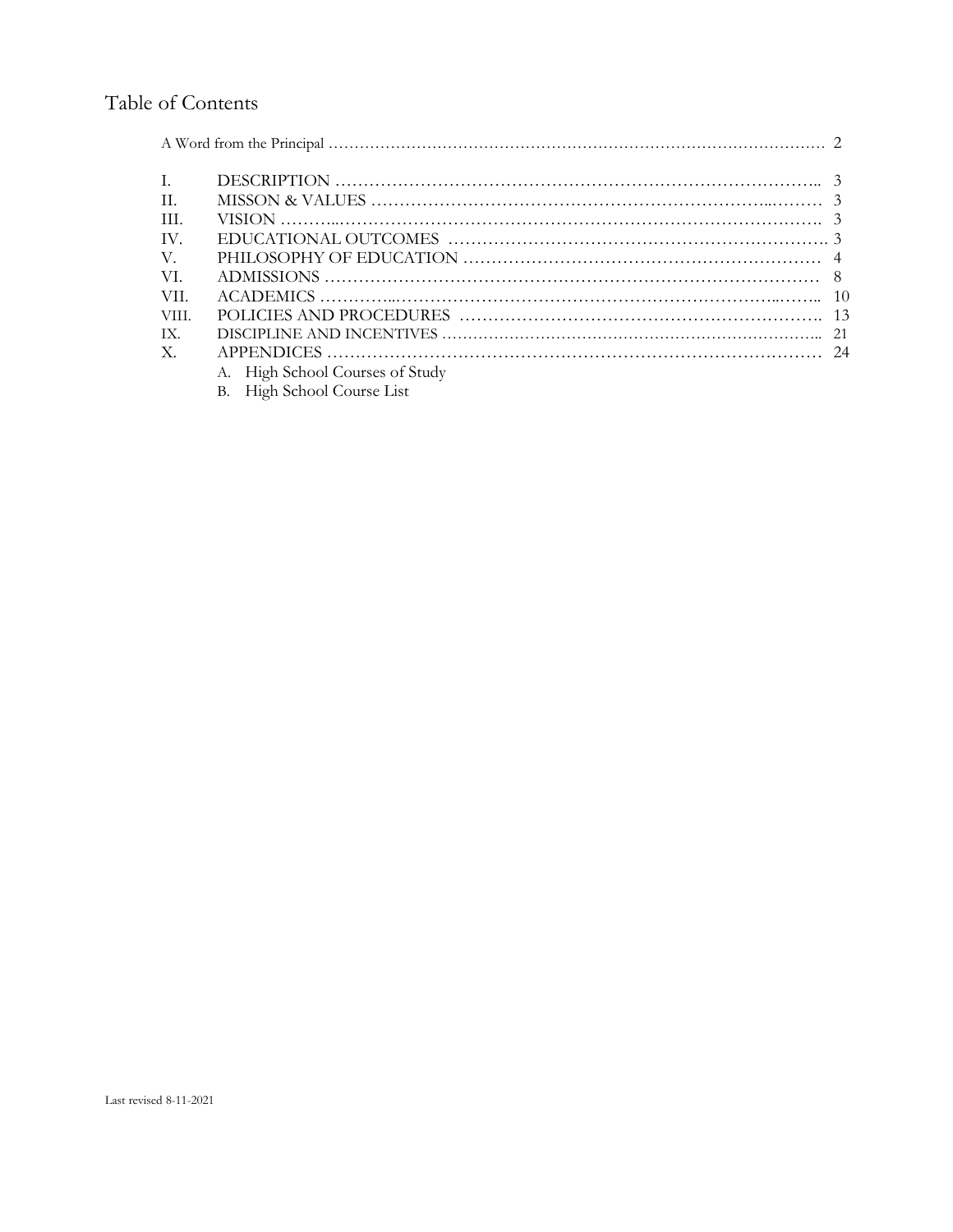# **A Word from the Principal**

Welcome to Frankfort Christian Academy! Our partnership with you begins here, but we certainly hope it will extend beyond the tedious necessity of policies and procedures and blossom into a warm and lasting friendship. You are here because of your interest in Christian education, an interest we share passionately with you. Some of you are completing many years of partnership with FCA, and we are truly grateful for the opportunity you've given us.

FCA is the result of a vision shared by several families in 1981. That vision was straightforward: to provide a K-12 Christian education for their children. Although the Academy has been in operation since then, it was only incorporated as an independent 501(c)(3) non-profit organization in 2020. Nonetheless, our mission remains the same. Our mission is to help parents equip their children with the tools for life-long learning.

In this handbook you will find our mission and vision statements, our philosophy of education, our articles of faith, and our policies and procedures. It is important that students and parents become familiar with its contents. We review important points and changes at the beginning of each school year during our orientation days, but you should acquaint yourself with the contents prior to orientation.

We owe a great debt of appreciation to our founders, supporters, alumni, and present students and families. Thank you for being a part of the FCA family.

*For the glory of God*,

Dr. David Fry, Principal and Administrator

Please visit frankfortchristianacademy.org for updated information through the year.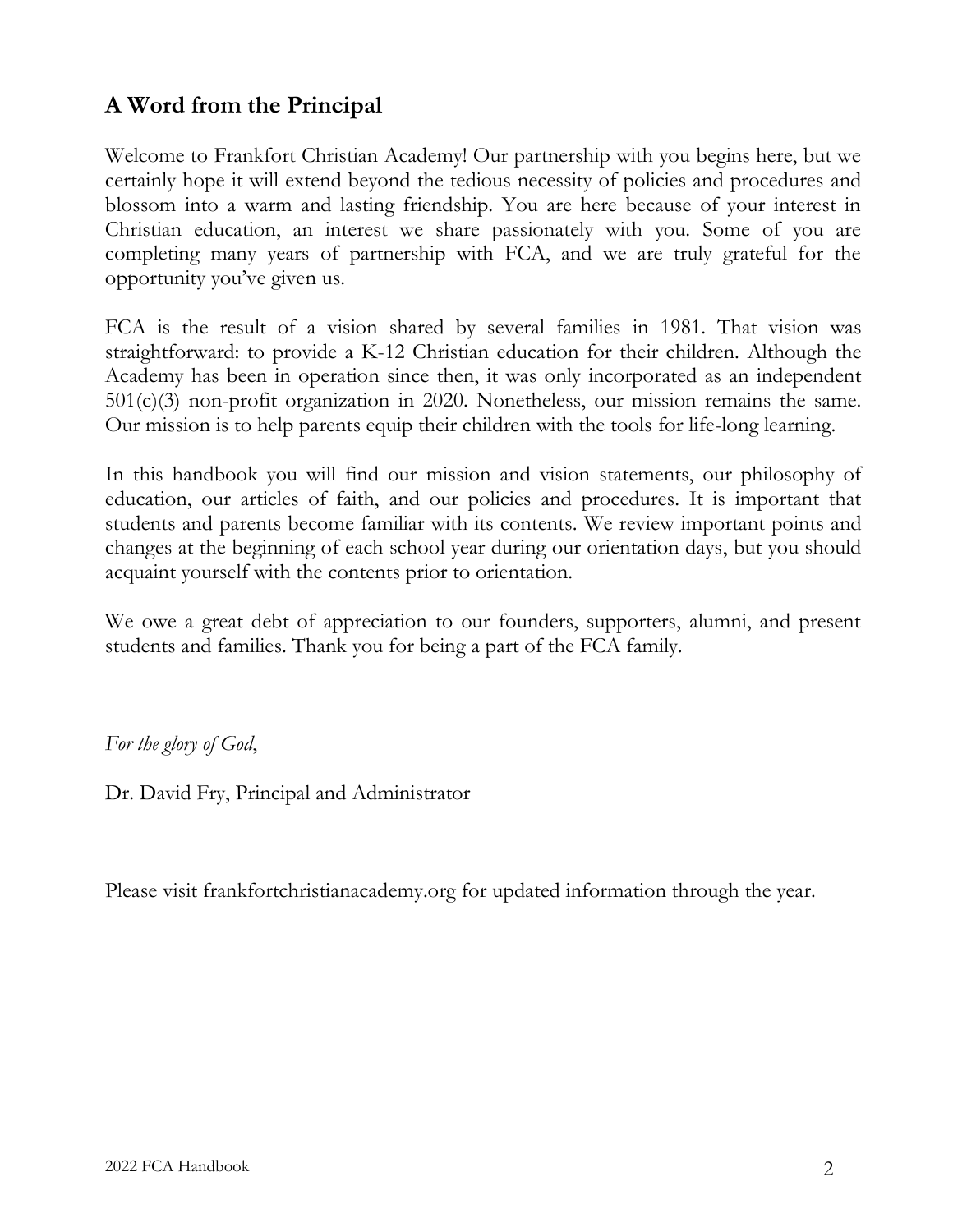## I. DESCRIPTION

Frankfort Christian Academy (FCA) is a Christian school for grades K-12. We are nondenominational, Protestant, and evangelical in our faith and tradition.

## II. MISSION & VALUES

Our mission is help parents equip their children with the tools for life-long learning.

We value:

- A. The Bible, our primary source of knowledge and wisdom.
- B. The Church, the pillar and guardian of truth.
- C. Tradition, a guide for faith and practice.
- D. Family, the primary context for learning and maturing.
- E. Children, our heritage from the Lord.
- F. Nature, a witness to the grandeur of our God.

### III. VISION

We envision an educational experience that...

- A. Allows the parent, student, and teacher to assume their God-given role in the educational process.
	- 1. Parent's Role To train their children in the nurture and admonition of the Lord (Dt. 6:4-9; Prov. 22:6; Eph. 6:4).
	- 2. Student's Role To respect and receive the instruction of parents and elders (Eph. 6:1-3; Prov. 19:20)
	- 3. Teacher's Role To foster moral and intellectual growth in their students (Col. 1:28, 3:16).
- B. Affirms each student's unique God-given strengths and learning abilities (Rom. 12:6-8; 1 Peter 4:10).
- C. Aligns with a classical Christian educational (CCE) philosophy.

CCE refers to the ancient pedagogy of Greek and Roman education practiced by Christians through the centuries and revived by Dorothy Sayers in her 1947 essay "The Lost Tools of Learning." Our approach to CCE prioritizes the study of logic, language, literature, and life sciences with an understanding that our Creator is revealed internationally in nature, incarnationally in Jesus Christ, and inspirationally in the sixty-six books of divine revelation called the Holy Bible.

## IV. EDUCATIONAL OUTCOMES

### A. Institutional Outcomes

- 1. To maintain a Christian environment for students to develop Christ-like character.
- 2. To work as a team of parents, teachers, and students to develop and implement an individualized educational plan (IEP).
- 3. To utilize Bible-based curricula and study every subject in light of divine revelation in nature and Scripture.
- B. Knowledge Outcomes
	- 1. To gain a personal understanding of what it means to be a Christian and what the firstorder doctrines of the Christian faith are.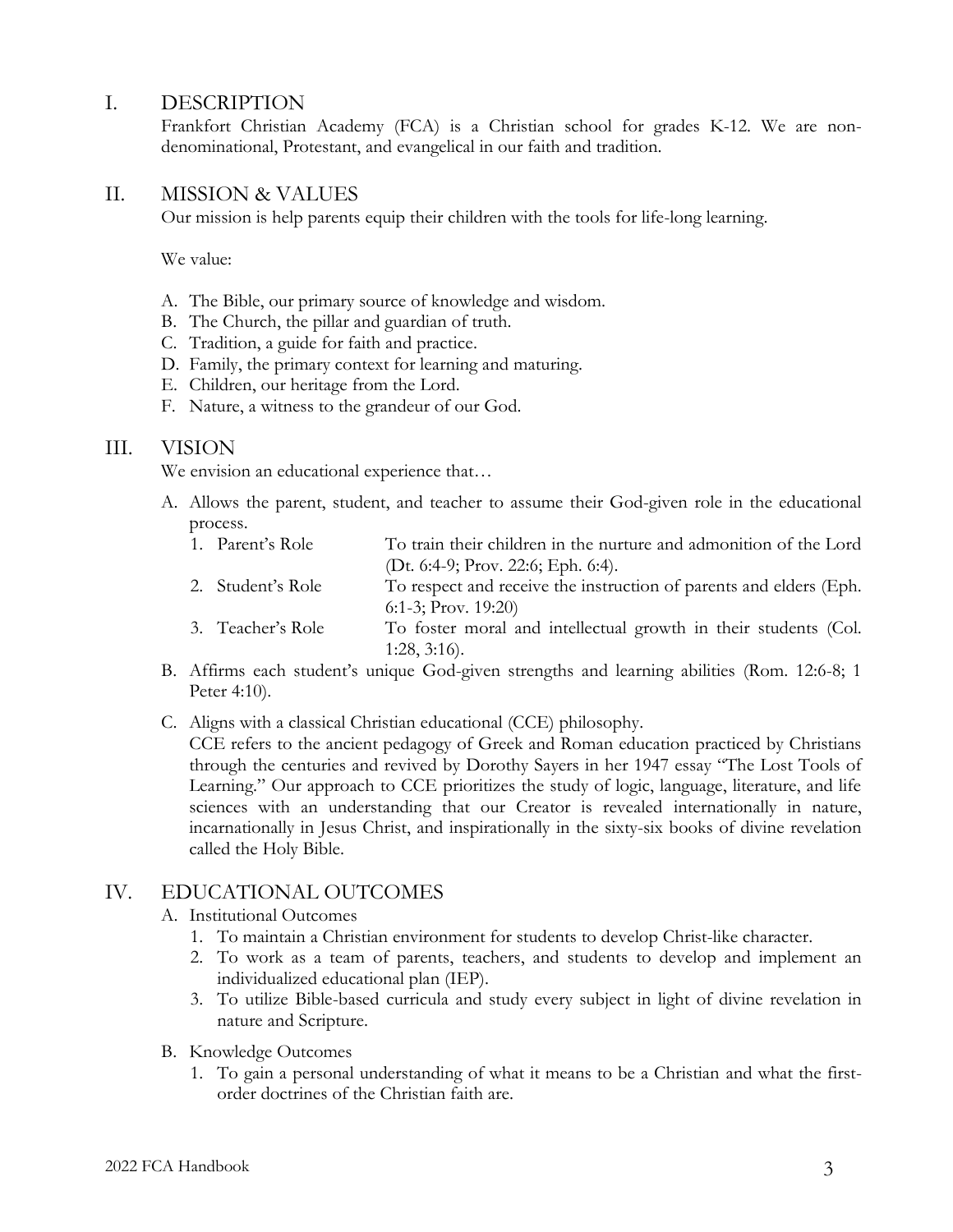- 2. To memorize key Scripture passages that coincide with the basic message of the Bible and Christian character traits.
- 3. To identify personal gifts and strengths for use in the kingdom of God.
- 4. To gain the tools of learning through the study of logic, language, literature, and life sciences.
- C. Value & Affective Outcomes
	- 1. To appreciate a biblical foundation for education.
	- 2. To realize the importance of Christian faith for learning.
	- 3. To believe the plenary inspiration and profitability of Scripture.
	- 4. To be motivated to Christian holiness, unity, and witness.

## D. Skills Outcomes

- 1. To be capable of independent study that enables ongoing personal growth.
- 2. To articulate a clear and simple presentation of the Gospel.
- 3. To be a contributing member of the Church and society.
- 4. To be able to make disciples of Jesus Christ.
- 5. To demonstrate academic proficiency and readiness for a life of learning.

## V. PHILOSOPHY OF EDUCATION

Christian education is training in what is right and good. A philosophy of Christian education, then, is an explanation of how one pursues what is right and good, that is, a virtuous life. Education at the Academy is rooted in the Word of God which is, as the Apostle Paul put it, "instruction in righteousness" (2 Tim. 3:17). This places Christian education squarely within the field of moral philosophy and ethics.

Richard Watson, a 19<sup>th</sup>-century educator and theologian, wrote concerning the moral aspect of education, "Education is the means by which our faculty of reason is made both the sooner and the better to judge rightly between truth and error, good and evil."<sup>1</sup> C. S. Lewis wrote, "The aim of education is to make the pupil like and dislike what he ought."<sup>2</sup> John Wesley, the founder of Methodism, most adamantly stated, "If you lose one degree of inward or outward holiness, all the knowledge you gain will be no equivalent."<sup>3</sup> For this reason students should often recite Augustine's prayer: "Help me to unlearn evil and to learn good."<sup>4</sup>

We learn in order to govern ourselves and other things well.<sup>5</sup> This principle of human stewardship of the earth is rooted in the creation narrative (Genesis 1:26-28). Yet human nature has been corrupted by sin so that children need to be recalled to the hope of finding the truth.<sup>6</sup>

## A. Sources of Knowing

1. Natural Revelation

God has revealed Himself generally through the light of nature. "The heavens declare the glory of God, and the firmament sheweth his handiwork" (Psalm 19:1). The Apostle Paul taught us that God's general revelation is sufficient for understanding that the world

<sup>1</sup> Watson, *Sermons,* Vol. 1, "Religion a Part of Education," 36.

<sup>2</sup> Lewis, *The Abolition of Man*, 29.

<sup>3</sup> Wesley, Sermon LXXX, "Friendship with the World."

<sup>4</sup> *Confessions,* Book 3.

<sup>5</sup> *SCG* I.1.

<sup>6</sup> Augustine, *Letters*, WSA II.1, 15.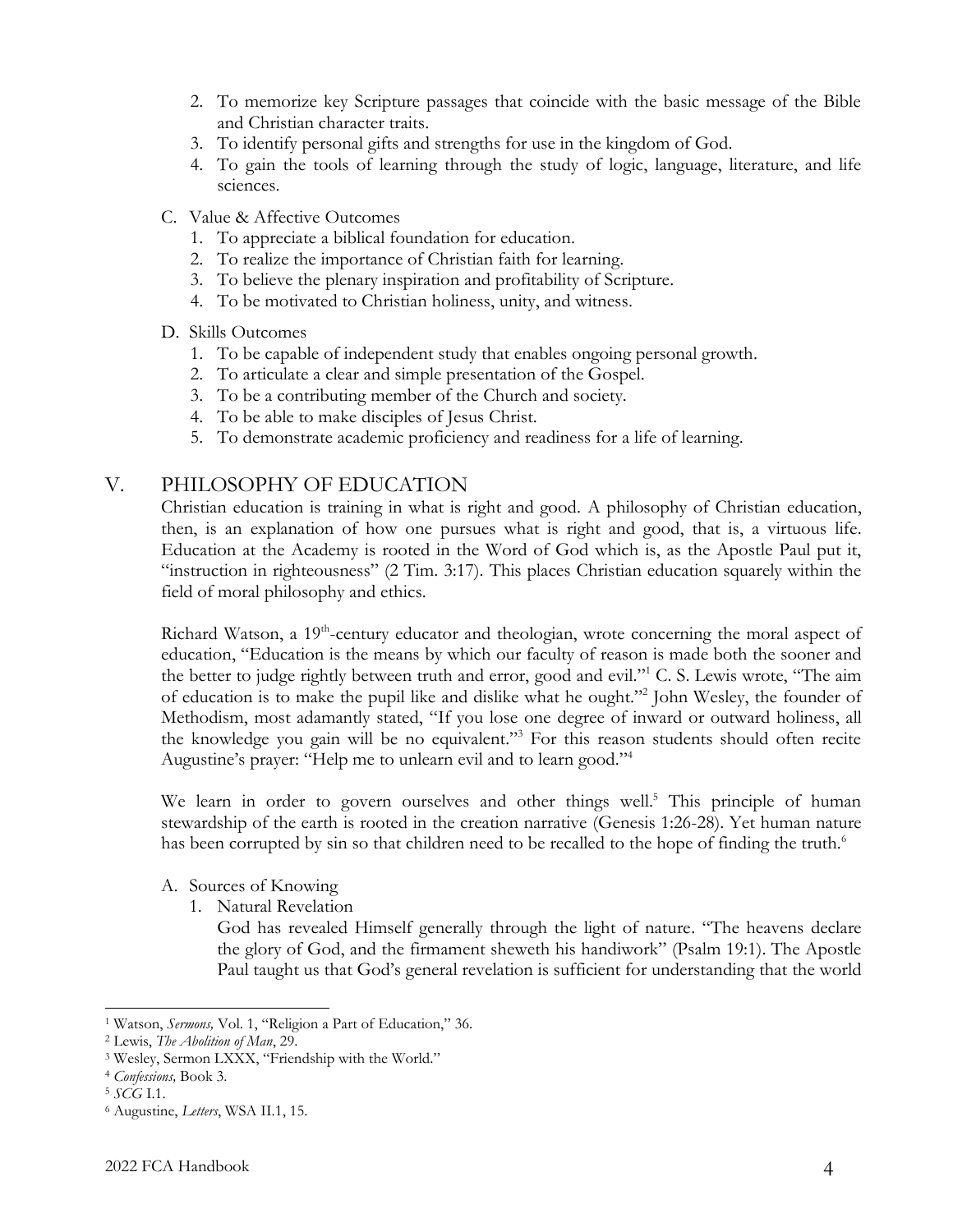has been intelligently created. We should, therefore, be thankful to our Creator (Rom. 1:19-21).

2. Divine Revelation

God has revealed Himself specially through the incarnate Word, Jesus Christ. Apart from God's revelation in Christ we would not know the redemption of sin, nor could our minds be healed beyond their total corruption. Now, because of our redemption in Christ, though still imperfect, we are being transformed in heart and in mind. God's Word is the primary source for instruction in righteousness and alone contains all things necessary to our salvation and our happiness of holy fellowship with God.<sup>7</sup> Education without God leads only to loose ends.<sup>8</sup>

#### B. Ways of Knowing

God has made mankind so that we are able to gain knowledge in several ways. Following are the five ways of knowing.

1. Science

Scientific knowledge is based on the common criteria of the scientific method. For a thing to be "known" scientifically, it must be observable, repeatable, and falsifiable.

2. Logic

Formal logic gives us deductive knowledge. Mathematics and deductive reasoning are examples of this sort of knowledge. If an argument is properly formed and the premises are true, the conclusions are also true.

3. History

The study of history gives us inductive knowledge. We study history as record of human memory. This sort of knowledge deals in matters of probability because our memory is imperfect. Collective memory is called tradition and is an important part of historical knowledge. The common methods used to discern whether or not we are remembering rightly include source criticism, falsifiability, and coherence.

4. Sensation

We gain empirical knowledge from our sense of smell, taste, hearing, sight, and touch. This is often the first way we become acquainted with new information.

5. Intuition

Some truths are self-evident. We call these truths "justified beliefs," or intuition. There are only a few things we know intuitively and without further evidence, namely, that we exist, and that we did not cause ourselves to exist. Therefore, there must be a divine Creator.

C. Tools of Learning

The mission of the Academy states that our students should gain the tools of learning, classically known as the Trivium. The pedagogical end of education is to teach one how to

<sup>7</sup> Cf. Article VI of the *39 Articles of Religion*.

<sup>8</sup> Dorothy Sayers, *The Lost Tools of Learning*, 14.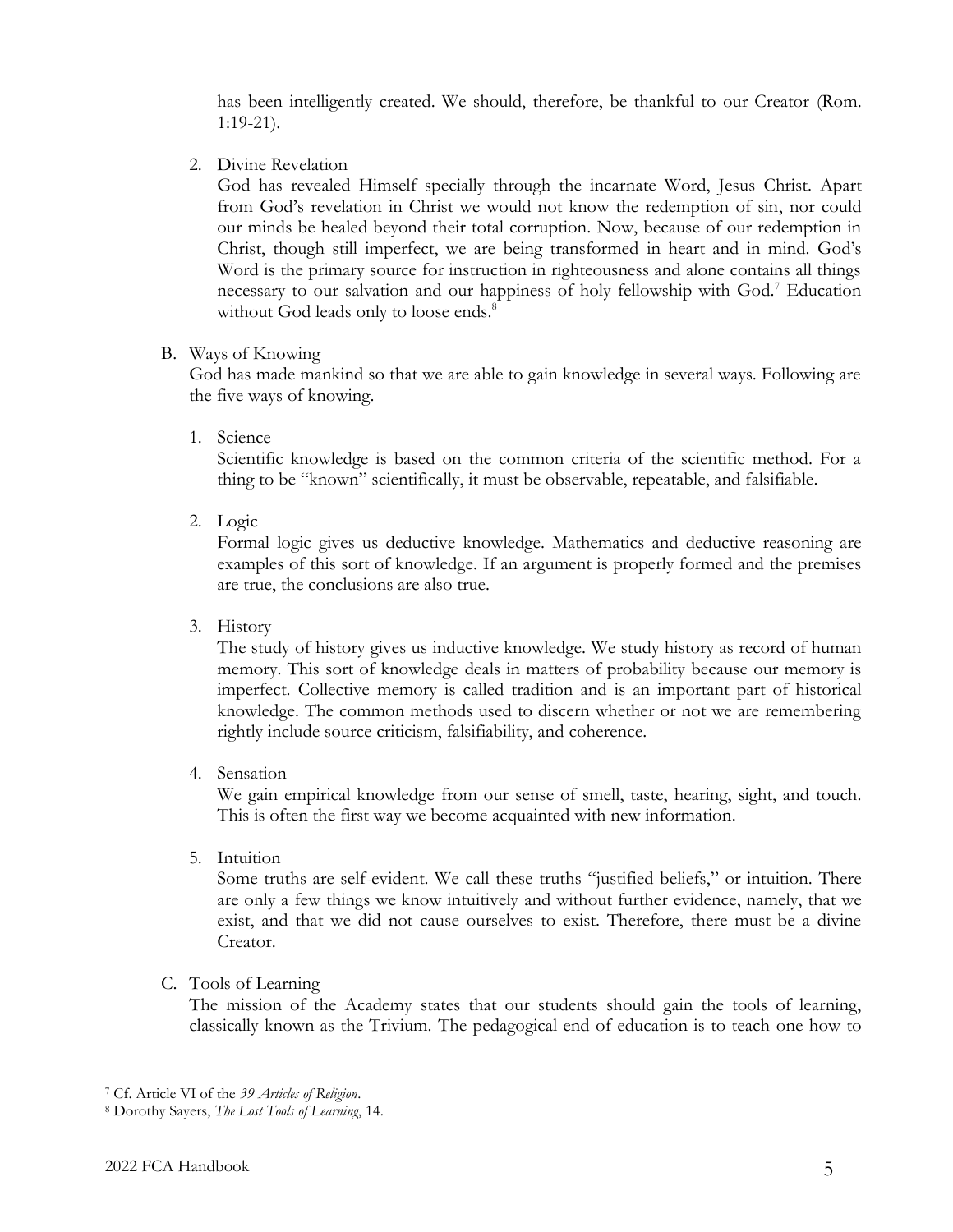learn for themselves, and whatever instruction fails to do this is an effort spent in vain.<sup>9</sup> There are three methods that we especially value at the Academy. These methods coincide with the classical Trivium of grammar, dialectic, and rhetoric. The tools of learning make the approach to every new subject an open door.<sup>10</sup>

1. Curiosity (*Studiositas*)

"It is sufficiently clear that a free curiosity is more effective in learning than a discipline based on fear."  $\sim$ Augustine, *Confessions*, Book 1

"One of the greatest problems of education remains that solutions are offered without the existence of a question." ~ Henry Nouwen, *Reaching Out*, page 29.

"Never explain something to your kid if you can ask a question instead." ~ Kara Powell, *Sticky Faith*, page 77.

A studious person listens, reads, and watches others in order to learn and understand. Christian educators have often drawn on Plato's observation that "the power and capacity of learning exists in the soul already."<sup>11</sup> The desire to know and learn is called curiosity. But curiosity is more than just a desire to know; it is a desire to know what is good. The good which all things desire can only be known by careful attention.<sup>12</sup> Christian tradition has distinguished the virtue of *studiositas* from the vice of mere *curiositas*. *Studiositas* is sustained curiosity while *curiositas* is a passing and shallow interest. God Himself, being the Object of our desire, must not be a passing interest. It is studious curiosity that leads to wisdom and understanding of God. A mind tempered by sustained attentiveness and disciplined investigation will reap the reward of a wellordered understanding.<sup>13</sup>

2. Imitation (*Imitatio*)

"Those who take upon themselves responsibility for teaching and exhorting should not sit above and prescribe to others but should join them and walk along with them as companions."  $\sim$  John Calvin, *Commentary*, Isaiah 2:3

"You must be what you are trying to teach." ~ Philip Hallie, *Tales of Good and Evil, Help and Harm*, page 43.

Imitation is our natural tendency to repeat what we see and hear. A child learns to speak by imitating the sounds of their parents, and learners of all age emulate those whom they are watching. There is a rich tradition of imitation of Christian history, beginning with Christ Himself calling us to follow Him as disciples (Luke 9:23). Teachers and older students at the Academy are expected to teach others by example. Repetition, memory, and experimentation are examples of how we imitate others.

<sup>9</sup> Sayers, *The Lost Tools of Learning*, 20.

<sup>10</sup> Sayers, *The Lost Tools of Learning*, 19.

<sup>11</sup> Plato, *The Republic*, Book 2.

<sup>12</sup> Thomas Aquinas, *SCG* I, chapter 37.

<sup>13</sup> Cf. https://www.primematters.com/foundations/search-truth/studiositas-and-curiositas for a more detailed distinction between "studiousness" and "curiosity."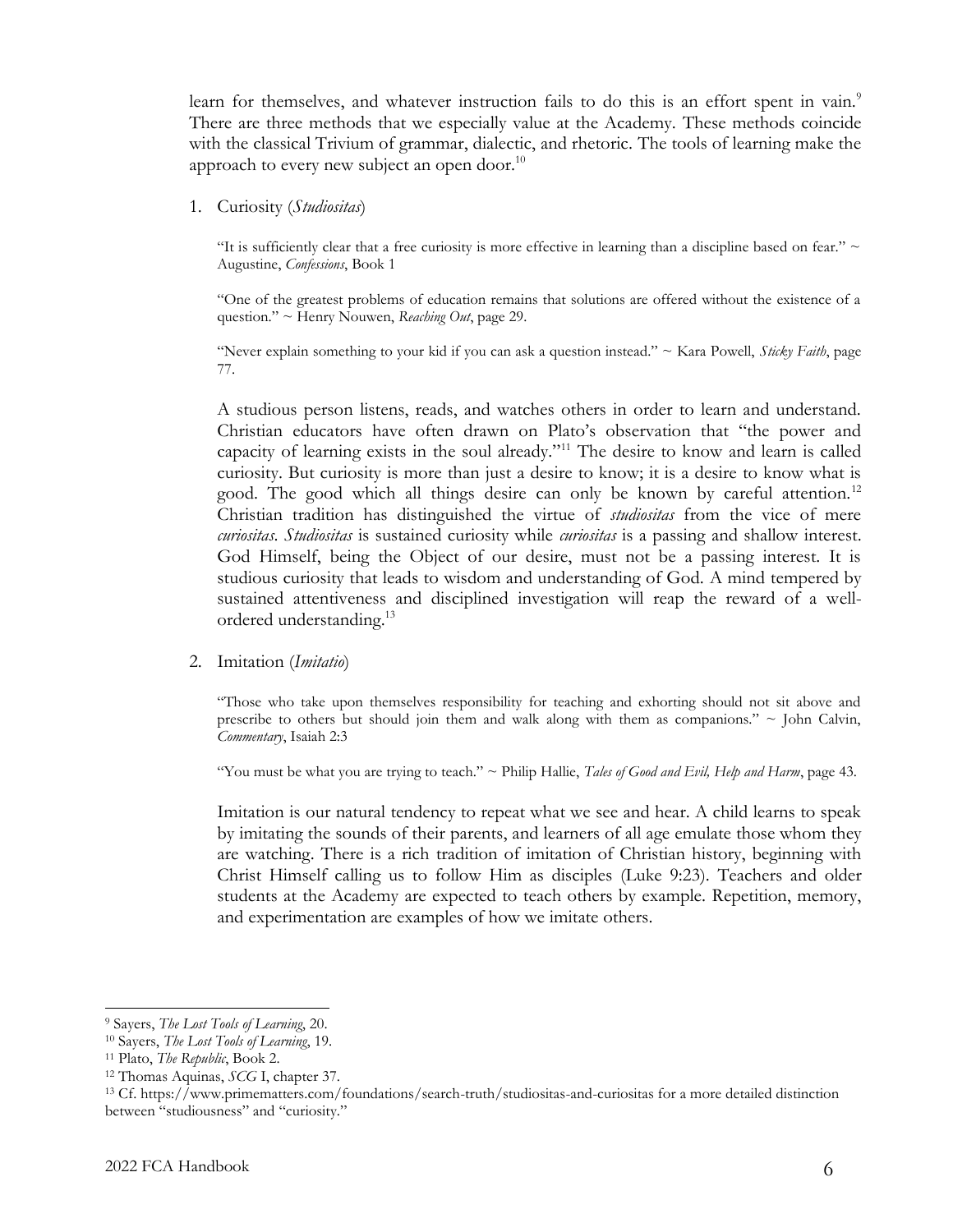### 3. Articulation (*Articulatio*)

Music, rhetoric, writing, and art in general are ways in which human beings are able to articulate knowledge. One does not know what one is unable to articulate. Articulation, of course, occurs in degrees.

### D. The Purpose of Knowing

- 1. Understanding
	- a. Understanding Physics

God has revealed many truths about himself and about us through nature. We see the beauty of God in nature as well as the effect of human sin on the world. We should gain an appreciation for who God is and how much we need his grace when we study the physical sciences. However, the physical world does not answer life's most important questions. An education that brackets out God and meta-physical study is insufficient and lacking in moral grounding. For this reason, students are expected to attend field trips as experiences through which to gain knowledge of God's work through nature.

b. Metaphysics

Metaphysical knowledge refers to those truths which cannot be proven scientifically and must be accepted by faith as the most reasonable explanation for life's most important questions. This includes questions like, where did the universe come from? is there a Creator? and what is the purpose of my life? Because God has revealed himself in Christ, we believe that the Bible answers the most important metaphysical questions. For this reason, FCA requires Scripture memorization and chooses curricula consistent with Christian faith.

2. Truth

Education is the pursuit of truth. The proper end of all truth is good.<sup>14</sup> Truth is coherent and corresponds with God's design for the world. Augustine reminds us that nothing is to be feared except assent to something false.<sup>15</sup> Truth embraced and believed leads to happiness and holiness.

3. Wisdom

"Many things there are to know which profits little or nothing to the soul."<sup>16</sup> Knowledge without wisdom makes us tends toward foolishness. Historian David Hackett Fischer described wisdom when he wrote, "Though logic can distinguish truth from error and truth from truism, it cannot distinguish a profound truth from a petty one."<sup>17</sup> Wisdom is understanding what truths always matter and matter eternally. This is why John Wesley said in a letter to his mother, "There are many truths not worthwhile to know."<sup>18</sup> A wise person will make their curriculum of study (*ordo studendi*) a reflection of what they love (*ordo amoris*).

<sup>14</sup> Thomas Aquinas, *Summa Contra Gentiles* in *Renewing the Mind*, 49.

<sup>15</sup> Augustine, *Letter*, 1.

<sup>16</sup> Thomas à Kempis, *The Imitation of Christ* in *Renewing the Mind*, 53.

<sup>17</sup> David Hackett Fischer, *Historians' Fallacies*, xx.

<sup>18</sup> John Wesley, *Letter to His Mother*, January 1727.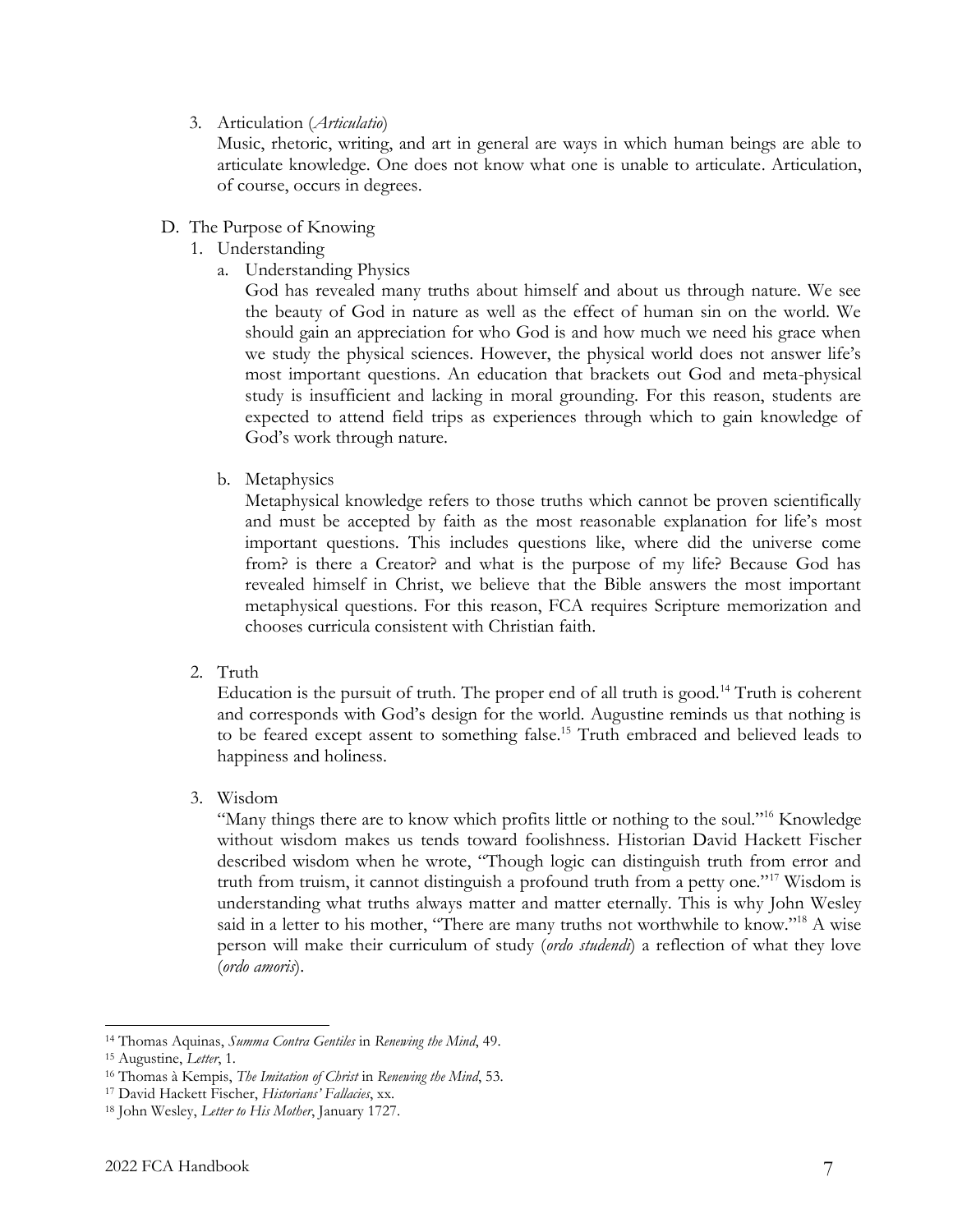### 4. Good Character

The error of the mid-nineteenth century "Christian nurture" movement was that it denied the necessity of Christ's atonement for our sins. Education itself does not produce a good person. One must be born again, thus becoming a follower of Jesus Christ, in order to become a new creature (2 Corinthians 5:17). Yet our life of discipleship is a life of learning how to live in holy fellowship with our Creator and with one another. A person has a good character when they are living in right relationship with others. This can only happen when Jesus Christ is our Lord and we are learning to be more like Jesus.

E. Classical Christian Education

CCE philosophy concentrates on "forging and learning to handle the tools of learning, using whatever subject [is] handy as a piece of material on which to doodle until the use of the tool [becomes] second nature."<sup>19</sup> The Trivium of grammar, dialectic, and rhetoric is intended to show a student how to use the tools of learning.<sup>20</sup>

<sup>19</sup> Sayers, *The Lost Tools of Learning*, 8.

<sup>20</sup> Sayers, *The Lost Tools of Learning*, 7.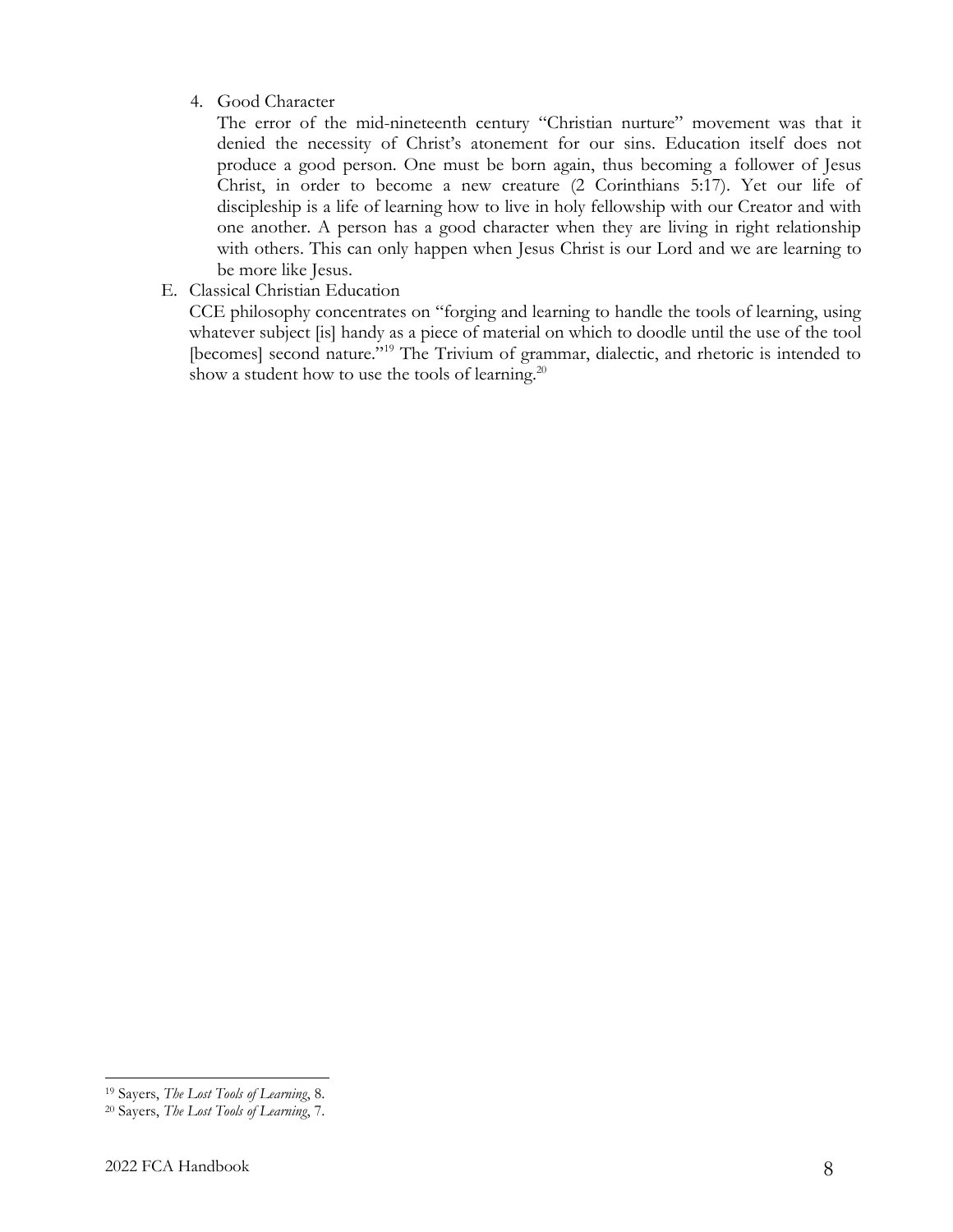## VI. ADMISSIONS

## A. Description of the Academy

FCA was founded as a ministry of the Frankfort Church of the Bible Covenant in 1981, under the name Frankfort Covenant Academy. In 2019, FCA was incorporated as an independent 501(c)(3) organization and named Frankfort Christian Academy. It is directed by a multidenominational board of directors.

## B. Articles of Faith

We affirm the Christian faith of the Bible and the expression of faith handed down by our Christian forebears in the Apostles' and Nicene creeds. In addition, we believe

- 1. Holy Scripture contains all things necessary to salvation, so that whatever is not read therein, or may be proved thereby, is not to be required of any person that it should be believed as an article of faith, or be thought requisite or necessary to salvation. We understand the 39 books of the Old Testament and the 27 books of the New Testament to be the authoritative and infallible Word of God.
- 2. The condition of humanity after the fall of Adam is such that we cannot turn and prepare ourselves by our own natural strength and works of faith, nor have we power to do good works acceptable to God, without the grace of God in Christ going before us, that we may have a good will. We are accounted righteous before God only by the merit of our Lord and Savior Jesus Christ, by faith, and not for our own works or deserving. We are justified by grace through faith alone. We believe good works are the fruit of faith.
- 3. The visible Church of Christ is a congregation of believers in Christ, in which the pure Word of God is preached and the sacraments are duly administered according to Christ's ordinance.

## C. Admission Policy

1. *Church Attendance*

It is required that parents and students will attend a church regularly that affirms our articles of faith.

2. *Christian Faith*

It is expected that parents and guardians will reinforce the faith of the Academy and thereby avoid conflict and confusion in the development of the student's theological understanding.

3. *Non-Discrimination*

FCA admits students of any ethnic origin on the basis of their birth sex with all the rights, privileges, programs, and activities generally made available to the students at the Academy.

4. *Morality*

FCA does not enroll students who are involved in sexual activity including pre-marital sex, homosexual behavior, and all other sexual behavior forbidden by God's Word. The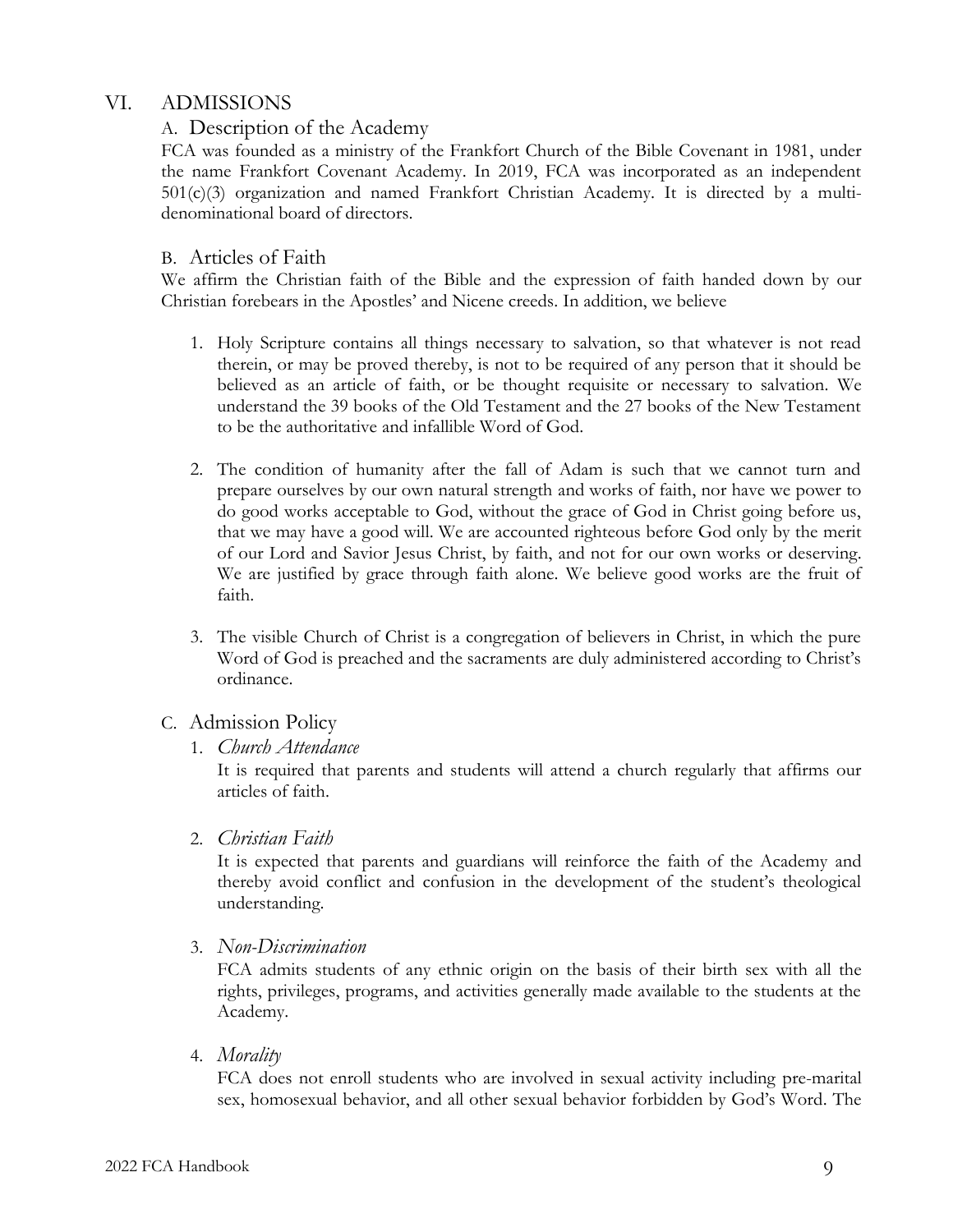Academy does not accept students who drink alcoholic beverages, use any form of tobacco products, or use any form of illegal narcotics. Any student taking part in immoral activities forbidden by God's Word, not limited to those described herein, may not be admitted or may be expelled.

FCA does not accept students the same year in which they have been expelled from other institutions of learning.

- D. Admission Procedure
	- 1. Familiarize yourself with the Student Handbook.
	- 2. Download, complete, and return the Enrollment Application.
	- 3. Interview with the Principal and designated Teacher.
	- 4. Receive a letter of acceptance.
	- 5. Complete all necessary forms for enrollment including the Payment Agreement. Congratulations, your student is enrolled!

#### E. Tuition

1. *Payment Agreement*

Tuition is established on a 10-month schedule (August-May), but arrangements may be made for a 12-month schedule. Each year a Payment Agreement is completed prior to enrollment. The Board of Directors reviews the Tuition Schedule annually.

A late fee is applied when a monthly payment is past due.

Tuition must be paid in full prior to re-enrollment for a new school year.

2. *Refund Policy*

In the event of withdrawal from FCA the following refund policy shall apply:

| Fees      | Non-refundable                                                                                                  |
|-----------|-----------------------------------------------------------------------------------------------------------------|
| Tuition   | Tuition may be refunded for months in<br>which the student is not enrolled. Partial months<br>are not refunded. |
| Expulsion | In the event a student is expelled, FCA is<br>not liable for any tuition refund.                                |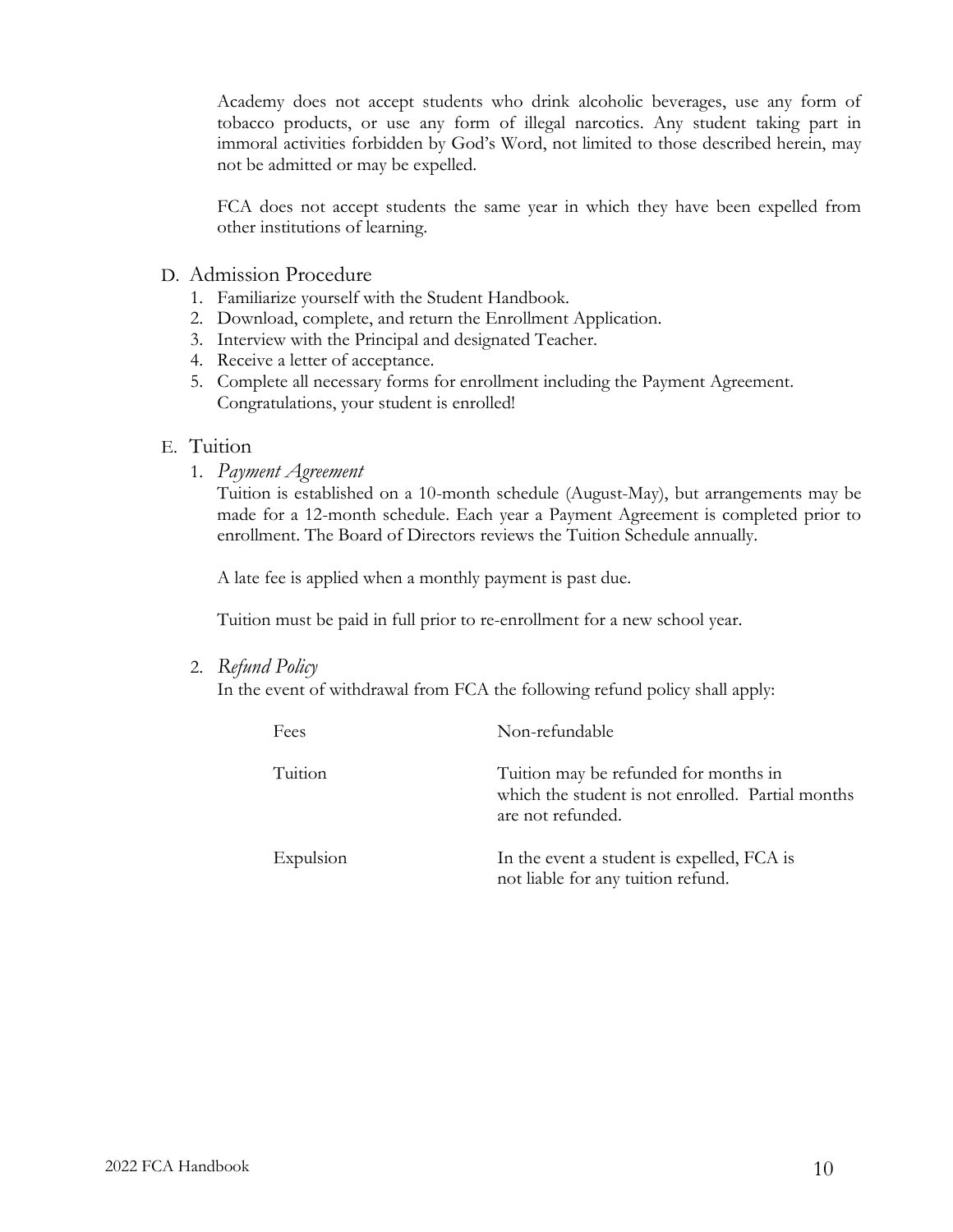## VII. ACADEMICS

## A. *Faculty*

Staff members are to be addressed by title (Dr., Pastor, Mr., Mrs., Miss) and name.

- 1. The Administrator oversees the administrative affairs of the Academy and chairs meetings of the staff, board of directors, PTF, and community meetings.
- 2. The Principal oversees the daily operations of the Academy.
- 3. A Teacher oversees the daily operations of a classroom, provides instruction, and records and communicated academic progress for each student.
- 4. A Teaching Assistant supports a Teacher in their classroom responsibilities.
- 5. The Administrative Assistant provides support to the Academy Administration.
- B. *Curriculum*
	- 1. FCA uses curricula that is consistent with Christian faith and moral practices. High School students may occasionally encounter literature written from a non-Christian or atheistic point of view. Such material is used for the purpose of preparing students to face the intellectual and moral challenges in the world with a Christian perspective.
	- 2. Each Teacher chooses the curricula for use in their classroom. FCA uses curricula from A Beka, Apologia, Answers in Genesis, Accelerated Christian Education, Memoria Press, Veritas Press, and various other publishers.
	- 3. A syllabus is provided for any class that does not utilize a curriculum with published assignments and objectives.
	- 4. Academy Juniors and Seniors are encouraged to participate in a Civics and U.S. History course that includes a trip to our nation's capital city. This trip fosters good citizenship and encourages our students to engage in their civic privileges.

### C. *Accreditation*

FCA is a member of the Indiana Association of Christian Schools. FCA is non-accredited.

#### D. *Courses of Study*

There are four courses of study for high school students: Honors, College Prep, General, and Vocational (see Appendix A). A prescribed course of study will be determined in cooperation with the student and parents prior to a student entering high school. In order to graduate with an Honors Diploma, the student must attain an 88% average.

The consideration for receiving a vocational diploma includes: 1) Age; 2) Diagnosed learning disability; and 3) the completion of four years of High School.

#### E. *Testing*

All tests are proctored by a staff member. Students may not view the test prior to taking the test. Using Quizlet or other tools which show test answers is considered cheating.

#### F. *Academic Progression*

1. Goal Setting

Each student is required to set daily goals in every subject assigned. These goals are reviewed by the Teacher and reflect the pace necessary for the students to achieve the desired course of study.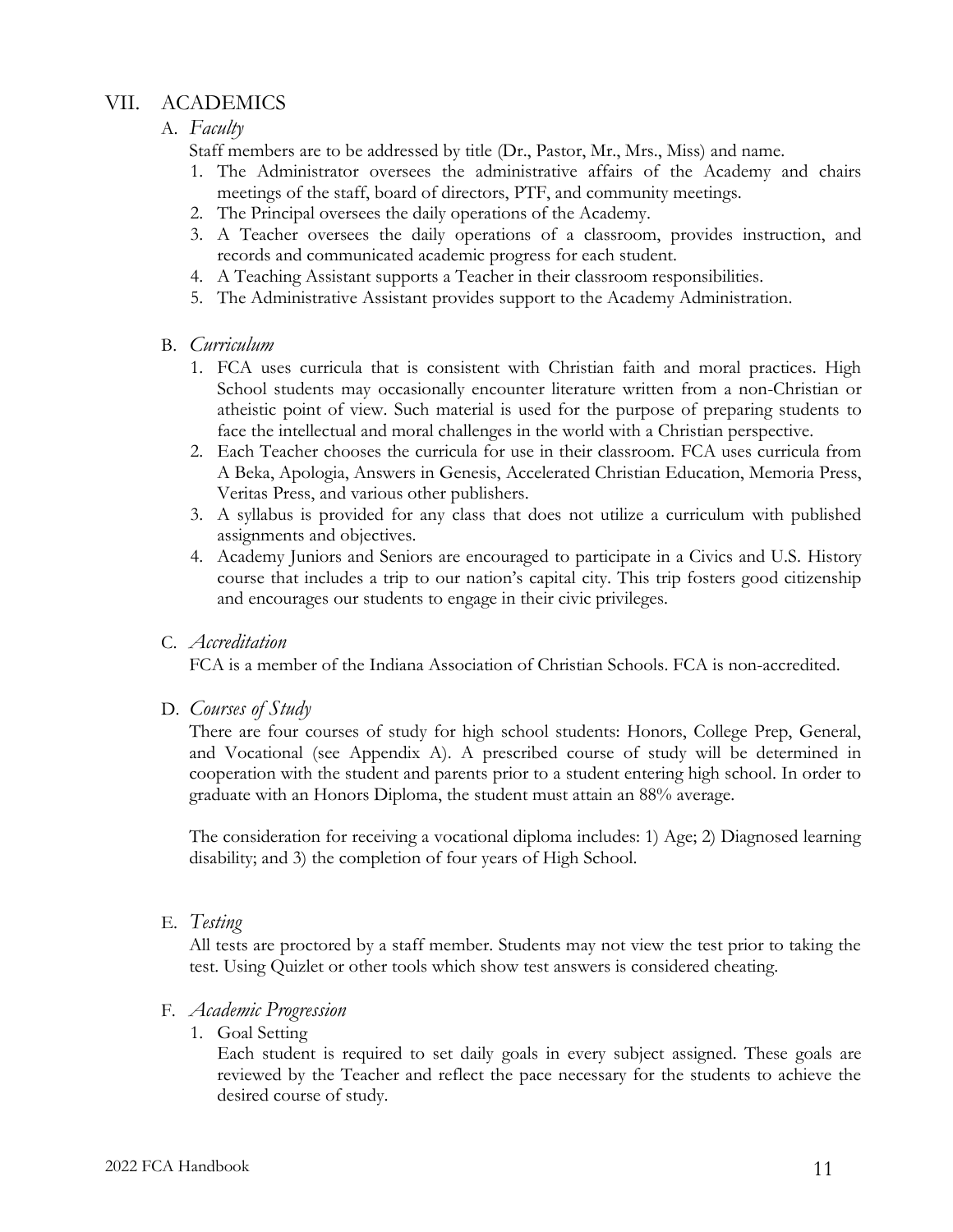#### 2. Homework

If daily goals are incomplete at the end of the school day, the student will be required at the discretion of the Teacher to complete the work at home. A homework notice indicating the pages or lessons to be completed will be taken home. This notice is to be signed by the parent and returned on the next day of school. In the event of an incomplete homework assignment, the student is to bring a note of explanation from the parent. This will enable the teacher to make a fair evaluation as to whether the incompleteness is excused or unexcused. Kindergarten students do not have mandatory homework. Students in grades 1-5 are not expected to spend more than 1 hour in mandatory homework. Students in grades 6-8 are not expected to spend more than 2 hours on mandatory homework.

Students who demonstrate a long-term and definite lack of self-motivation by not completing their required work on a given schedule will be referred to the Principal. The student may be given a probationary academic workload. Should the student fail to complete the work required within a reasonable time, they may be asked to withdraw from the Academy.

3. Testing and Evaluation

Teachers are responsible to test or evaluate a student's progress regularly. Normally, a student should be evaluated once every three weeks in each subject.

Students who do not pass a test or evaluation may be charged a book or test replacement fee of \$6.

Each year students are required to complete a standardized test. FCA administers a test for grades 1-11. The purpose of this test is to assess each student relative to the national progress of their grade and age. The familiarity our students gain from annual standardized testing assists those who take the SAT or ACT tests for college entrance.

4. Reports

Teachers will report on each student's academic progress at least once per quarter.

- G. *Graduation*
	- 1. Kindergarten Graduation

A student who has completed the kindergarten curriculum and passed the First Grade Reading test is eligible for advancement to first grade.

2. 8<sup>th</sup> Grade Graduation

A student who achieves a  $5<sup>th</sup>$  grade reading level and has completed the curriculum assigned is eligible for advancement to High School.

3. High School Graduation

A student who has completed at least 26 hours of HS credit, is in good standing, and has no outstanding debt to FCA is eligible to graduate with an FCA diploma. A student who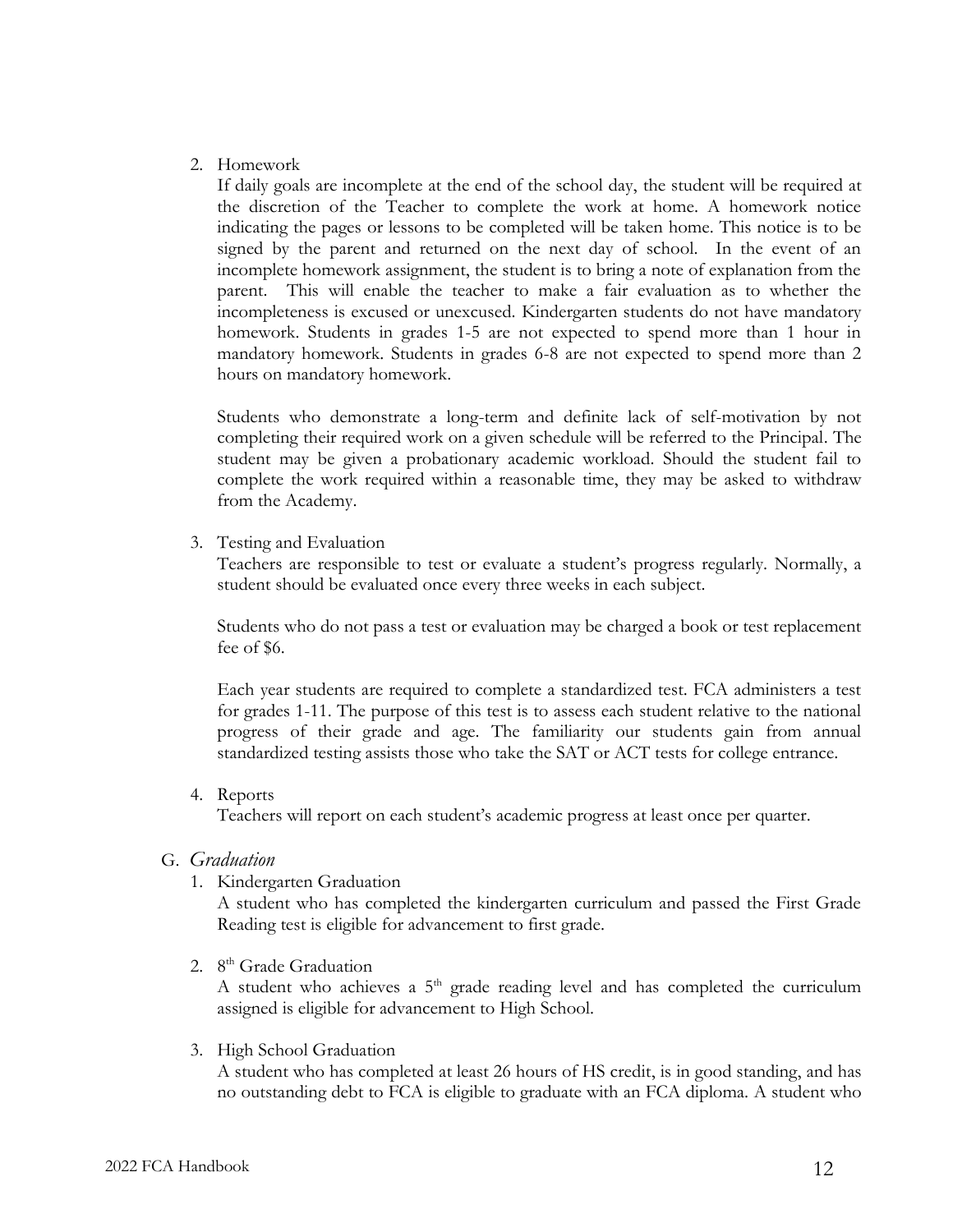completes the prescribed courses for an Honors Diploma with at least a B grade (88%) may graduate upon completion regardless of age.

Students transferring to FCA for their senior year must complete at least four credits at FCA to receive an FCA diploma. Seniors who choose to homeschool for their senior year may receive an FCA diploma if:

- a. They have completed all the requirements for an FCA college prep or honors diploma.
- b. They have only independent study or dual enrollment classes remaining; and
- c. They have completed all three previous years of high school at FCA.
- H. *Academic Honors*

The following academic honors will be awarded when the respective criteria are met.

- a. Valedictorian:
	- i) A cumulative GPA of no less than 3.5.
	- ii) Completion of an Honors or College Prep course of study.
	- iii) An acceptable record of conduct.
	- iv) At least 50% of high school credits completed at FCA.
- b. Salutatorian
	- i) A cumulative GPA of no less than 3.2.
	- ii) Completion of an Honors or College Prep course of study.
	- iii) An acceptable record of conduct.
	- iv) At least 50% of high school credits completed at FCA.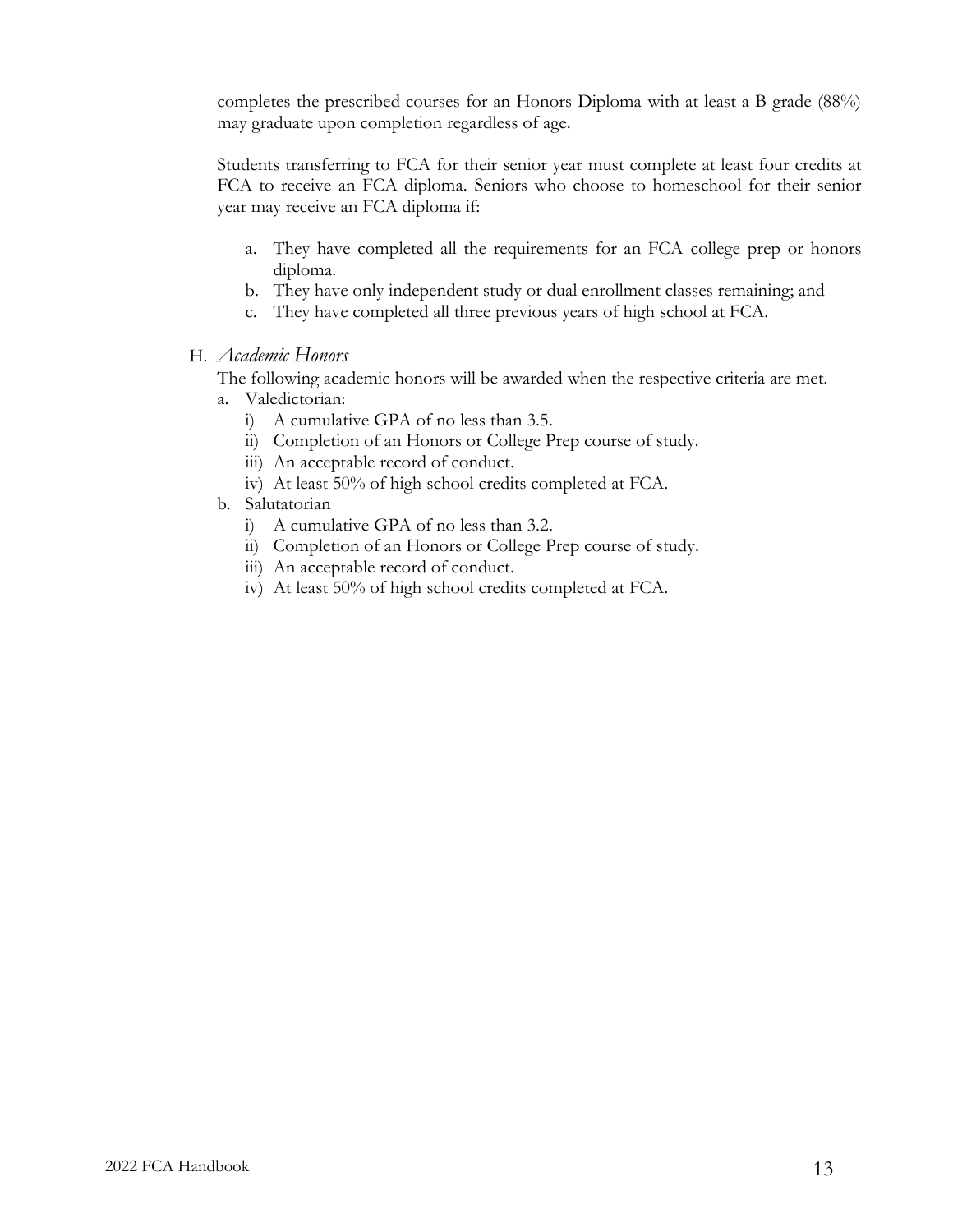## VIII. POLICIES AND PROCEDURES

#### A. Attendance

School attendance is required in the State of Indiana for all children ages 7 to 16.

1. *Daily Schedule*

Monday – Thursday 8:00am to 2:30pm

Friday 9:00am to 12:30pm (Optional Homeschool Friday)

Each classroom has a specific daily schedule.

2. *Homeschool Fridays*

The Academy is in session on Friday. However, parents may choose this day as a homeschool day. Students will not be counted absent on Friday if the teacher approves the parent's request to homeschool on this day. Students attending the Academy on Friday must arrive at the start of the school day. Parents should consider their student's progress before requesting to homeschool on Fridays.

3. *Attendance Policy*

The State of Indiana requires students to be in school for 180 days each year. Students enrolled at FCA are required to be in attendance every day in which class is in session unless other arrangements have been made in cooperation with the FCA staff. In addition to the policy described in this handbook, the student is also subject to attendance policies contained within each class syllabus.

A student who is not present for ½ of a school day is absent.

a. Excused Absences

It should not be assumed that a student has a right to be absent for any reason. Excused absences are at the discretion of the Teacher and will generally be granted in the following conditions:

- i) The student is sick,
- ii) A death has occurred in the family,
- iii) Inclement weather, or
- iv) Prior arrangements have been made and approved by the administration.

In order for an absence to be excused, the student must:

- i) Provide a doctor's excuse or a written note (not a text message) from a parent, and
- ii) Receive the approval of the student's teacher.

Please note that although an absence is excused, a student's grade may be affected per the guidelines provided in a class syllabus. It is the student's responsibility to communicate with the teacher regarding make-up work.

b. Unexcused Absences

Absences will not be excused when: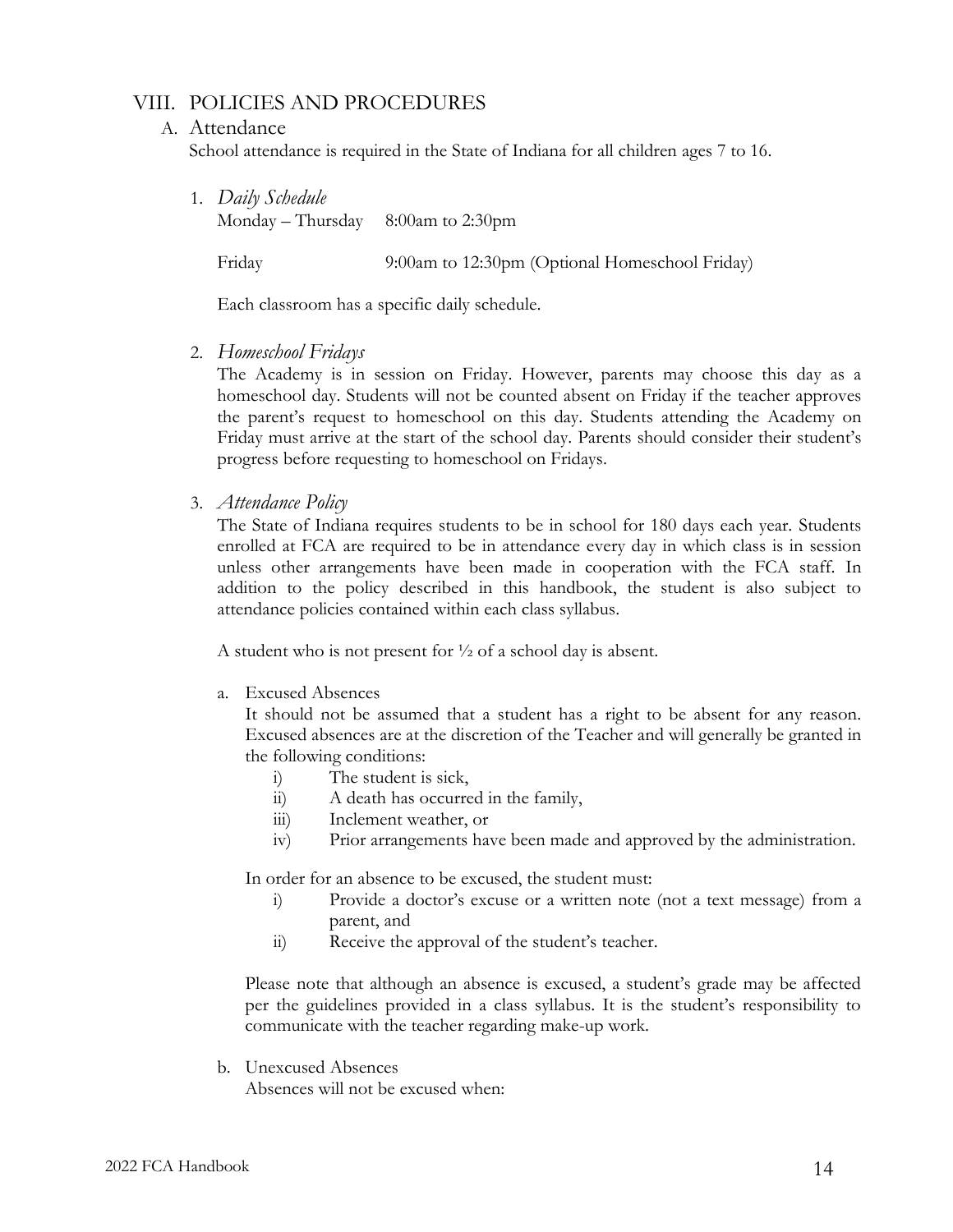- i) Written communication (not a text message) has not been received from a parent by the teacher; or
- ii) The teacher does not consider the absence excusable.
- c. Excessive Absences

Excessive absences, excused or unexcused, will inhibit the student's progress and may result in grade reductions, delayed graduation, report to a truancy officer, or expulsion. The State of Indiana defines truancy as a student who is chronically absent by having ten or more unexcused absences from school.

d. Tardiness

A student who is not present at their assigned class by 8:00am is marked as absent. If a student arrives after 8:00am they are counted as present but tardy.

Excessive tardiness may result in a reduction in grade or detention. A student who is tardy more than three times in a quarter without excuse will not be awarded for perfect attendance. Tardiness may be excused at the teacher's discretion.

e. Early Dismissal

Students enrolled at FCA are required to attend each day of school for the prescribed hours. A student may be dismissed early if:

- i) The student is sick,
- ii) A family emergency occurs, or
- iii) The student is under disciplinary measures.

A student who leaves early without excuse will be counted absent or tardy.

f. Senior Privilege

High school seniors must attend school from 8:00am to 2:30pm, Monday through Thursday.

High school seniors in the College Prep or Honors courses of study must attend school from 8:00am to 12:00pm, Monday through Thursday, and any required class after noon.

g. Required Events

Certain days will be marked on the school calendar as required. These may include programs, special services, picnics, field trips, fundraisers, banquets, and graduations. Absence from a required event may result in a grade reduction, delay in graduation, a fine of \$50, or expulsion.

4. *Cancelations and Delays*

Cancelations and delays are determined by the Academy Administration. Notification of a cancelation, delay, or change in schedule will be made through the phone one-call system. Students traveling from outside the city limits are encouraged to use discretion and check road conditions before traveling in inclement weather.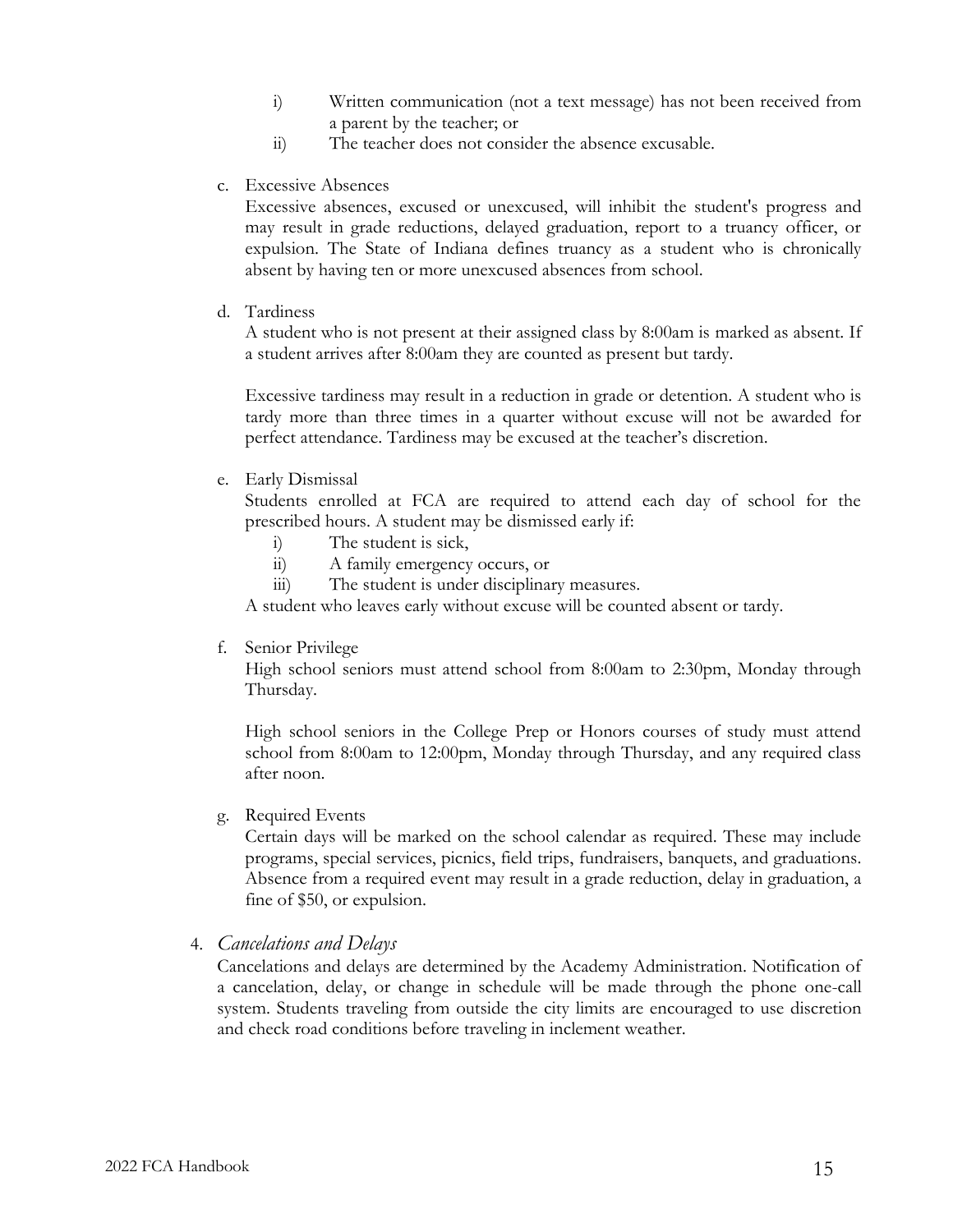## B. Communication

1. *Visitors*

Visitors must report to the office upon arrival and obtain permission before visiting any other area of the school. Visitors are asked to defer to the dress and behavior standards of FCA while present. Visiting students must comply with the Handbook and Classroom policies and procedures.

Parents should check-in at the school office and must receive permission before entering a classroom. If a parent needs to speak with a student or staff person, they should do so outside the classroom. Please dress modestly while visiting the school.

2. *Cell Phones and Electronic Devices*

Students are permitted to travel to and from school with personal electronics. However, no student should possess these devices in the classroom or during class hours without permission of the teacher. FCA is not responsible for the loss, theft, or damage to personal property.

If a student is found with an electronic device during school hours, the staff person is permitted to view or listen to the content that is being used. If the staff person suspects that the student is making illicit use of the device, the device will remain in possession of the school until a parent can retrieve it.

The school telephone is reserved for official school business and emergencies. Students desiring to place necessary calls must request permission to do so. Parents who need to contact their student during school hours for any purpose should use the Academy's normal contact process and call the main Academy phone number (765-357-1298). Academy staff will assist parents in communicating with their student in appropriate situations. Parents should not consider their student's cell phone as a means of contacting their student for any reason during the school day.

C. Student Appearance and Dress Code

FCA prescribes a uniform for students. The uniform allows FCA to assure the neat, modest, and professional appearance of our students. Please remember that students grow during the year and may need new uniform clothing before the end of the school year.

1. *Uniform*

The FCA uniform consists of regular classroom attire and athletic attire.

- a. Boys' Uniform
	- i) Shirts: FCA prescribes a royal purple or black polo shirt made available on the website. Undershirts, if visible, must be white, black or gray and tucked in.
	- ii) Pants: FCA prescribes the charcoal gray pants made available on the website.
	- iii) Socks: Socks must be worn.
	- iv) Shoes: Casual, dress, or athletic shoes. No sandals.
	- v) Belt: A belt is required on pants with belt loops.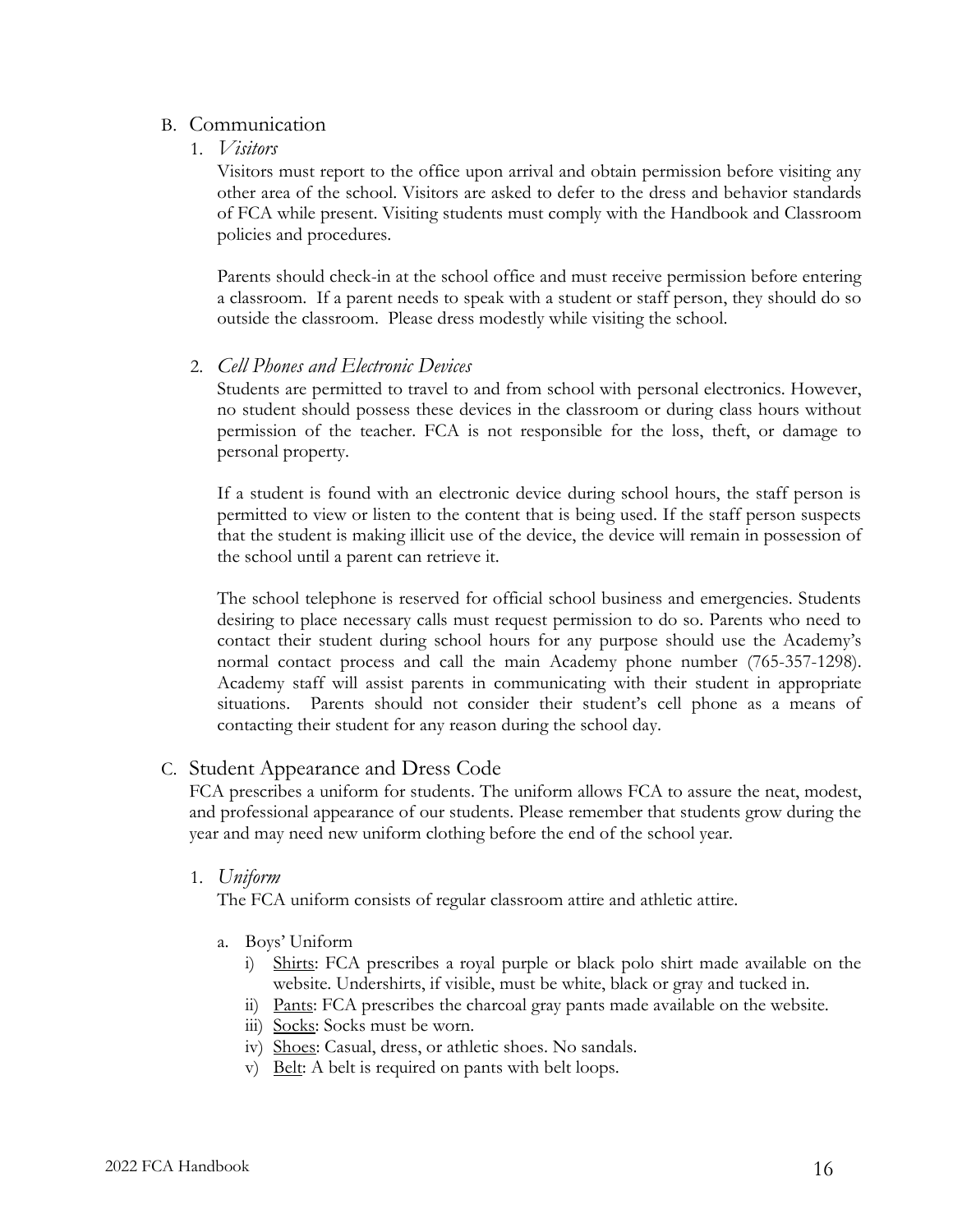- vi) Gym Uniform: The prescribed gym shirt or athletic jersey and black or gray fulllength gym warm-up or windbreaker pants (aka "slicks"). Sweatpants and joggers are not permitted.
- vii) Hair: Boys are to have neat haircuts so that the hair is trimmed above the ears, off the collar, and above the eyebrows. Young adult boys must be clean shaven. Unnatural hair coloring is not permitted.
- b. Girls' Uniform
	- i) Shirt: FCA prescribes a royal purple or black polo shirt available on the website. Undershirts, if visible, must be white, black or gray and tucked in.
	- ii) Skirt: FCA prescribes the charcoal gray skirt made available on the website. Skirts must be of sufficient length to maintain modesty. Skirts must fall below the knee while either sitting or standing.
	- iii) Socks: Socks are not required except with gym shoes.
	- iv) Shoes: Casual, dress, or athletic shoes may be worn. Sandals are permissible but the heel must be secured. (see examples below)



- v) Leggings/Tights: Leggings/tights may be worn beneath the skirt. Leggings alone are not sufficient to conceal the thigh and therefore would be in violation of the biblical standard of modesty if worn without a skirt of appropriate length (Exodus 28:42).
- vi) Gym Uniform: Black gym culottes or skirt with leggings as prescribed.
- vii) Hair: Girls should have long hair worn in a manner which would keep hair out of the face and eyes. Unnatural hair coloring is not permitted.
- viii) Adornment: Ladies may only wear natural-colored cosmetics during Academy hours or at any Academy event or function.

Students may wear prescribed, school-branded outerwear in the classroom. Nonprescribed outerwear is not permitted in the classroom.

- 2. *Accessories*
	- a. Jewelry

No non-medical necklaces, rings, earrings, or bracelets are to be worn by students during Academy hours or to any Academy activity.

b. Outerwear

Students are not to wear gloves, hats, caps, headgear, or sunglasses in the classroom or in Chapel. Students may wear approved FCA monogrammed outerwear in the classroom.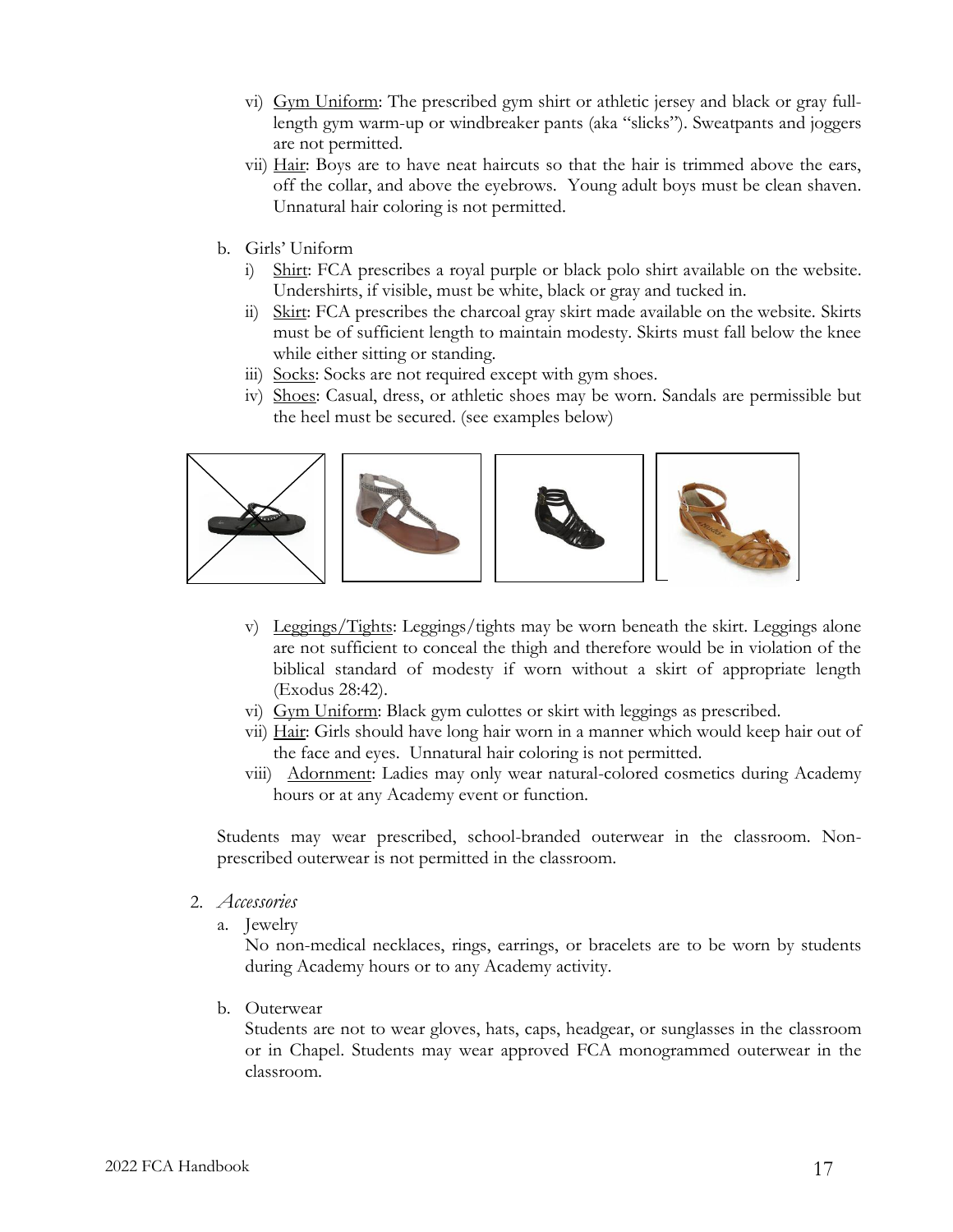## 3. *Non-Uniform Dress Code*

On some occasions, students are permitted to dress out of uniform. However, students must attire themselves in a manner complying with the dress code of FCA. Boys must wear full-length pants. Joggers and sweatpants are not permitted. Girls must wear skirts below the knees while sitting or standing (splits must not be higher than the knee). All shirts must be of sufficient length to cover the torso at all times. Cap sleeves are not permitted.

4. *Modesty*

Students must dress modestly and always remain in compliance with the FCA dress policy while attending school activities. If a student has been warned about immodesty or if repeated adjustments have been made to their uniform while at school, they may be required to change into clothing provided by the school or asked to go home. If a student is immodest, they will remain in the school office until the matter can be resolved.

5. *Cleanliness*

Students are expected to be dressed in fresh and clean clothing. Students are expected to observe daily personal hygiene including bathing, using deodorant, and wearing clean, pressed clothing.

## D. General Conduct

Students are expected to exert a positive attitude toward others, themselves, and the school. Habitual negativity is disrespectful and interferes with the educational experience of others. Students are expected to refrain from engaging in cheating, swearing, smoking, gambling, unwholesome music, sensual dancing, drinking alcoholic beverages, using narcotics, immoral behavior or any other practice deemed questionable by the Administration, whether the student is on or off school property and whether the student is participating in a schoolsupervised activity or otherwise. Students who participate in such activities are subject to suspension or expulsion. Students are expected to act in an orderly respectful manner, maintaining Christian standards of courtesy, kindness, language, morality, and honesty.

### E. Transportation

All students must stay out of and off of vehicles from arrival time until departure without permission.

Only licensed drivers are permitted to drive automobiles to the school and a copy of the driver's license should be submitted to the office.

Teenage drivers may only transport members of their own immediate family unless written permission is submitted by parents of both the driver and of the students being transported.

Parents should submit a written list of those people authorized to pick up their student. Students will not be allowed to ride home with anyone else unless authorization has been given.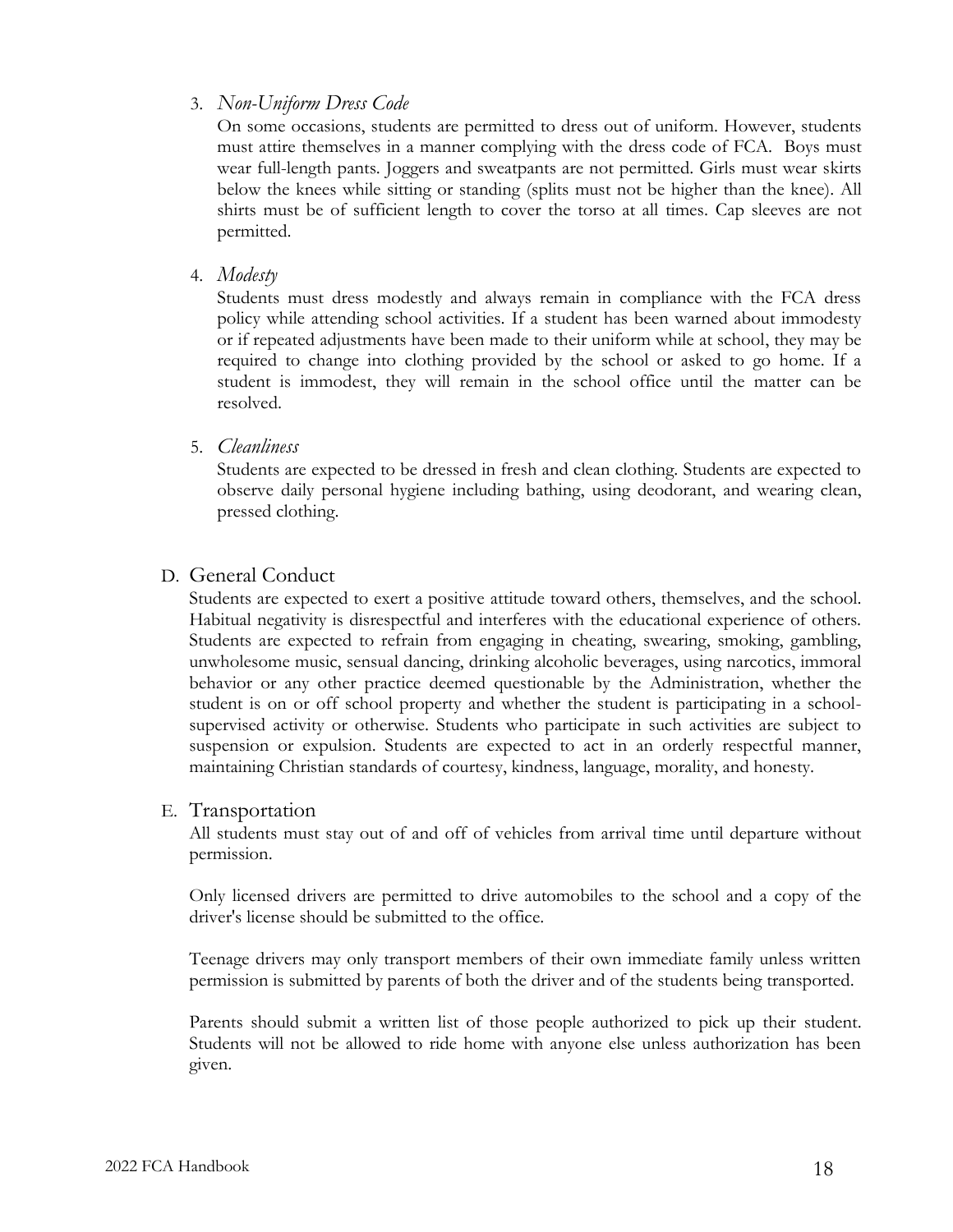During morning drop-off and afternoon pick-up, please pull into the designated pathway to unload and load your vehicle. If you wish to come inside, please park in the designated parking. It is important that your student be picked up within 20 minutes of dismissal. If you are unable to be here on schedule, please call the office to make arrangements for pickup.

Students may not leave the designated Academy campus during school hours without permission (see early dismissal policy above).

#### F. Property

1. *Academy Property*

The Academy property includes all buildings, grounds, and vehicles used for Academy purposes.

The following areas are off limits to students:

- Other student desks;
- Teacher's desk and files;
- Classroom when a staff member is not present;
- All areas beyond the obvious visible boundaries of the campus;
- The administrative offices of FCA.

Marked on, defaced, or broken property due to misconduct or misuse is to be replaced/repaired at the student's expense.

Students are not permitted on neighboring properties.

2. *Personal Property*

All of the personal belongings of a student are considered personal and are not to be shared with other students without permission from the student and teacher.

Personal property should be of a positive nature. The purpose of FCA is the building of Christian character. Because movie- or sports-related characters may oppose Christian values, we request that families use discretion concerning what is presented on school items (lunch boxes, casual attire, office decorations, gym bags, etc.). Toys and play items, etc., brought to school should also adhere to this standard. Toy weapons, matches, lighters, knives, and fireworks are prohibited. Any item in question will be subject to the teacher's discretion. Students and parents are expected to respect the decision of the teacher.

No student is permitted to have a weapon or firearm on campus or at school events. Parents and visitors must receive permission prior to carrying a weapon or firearm on the school campus.

Lockers may be provided for the safety of personal property. Students must provide their own locking device and must submit a means of access to the Academy staff.

All money, writing utensils, math instruments, calculators, etc. are the student's personal responsibility. Borrowing from other students is discouraged.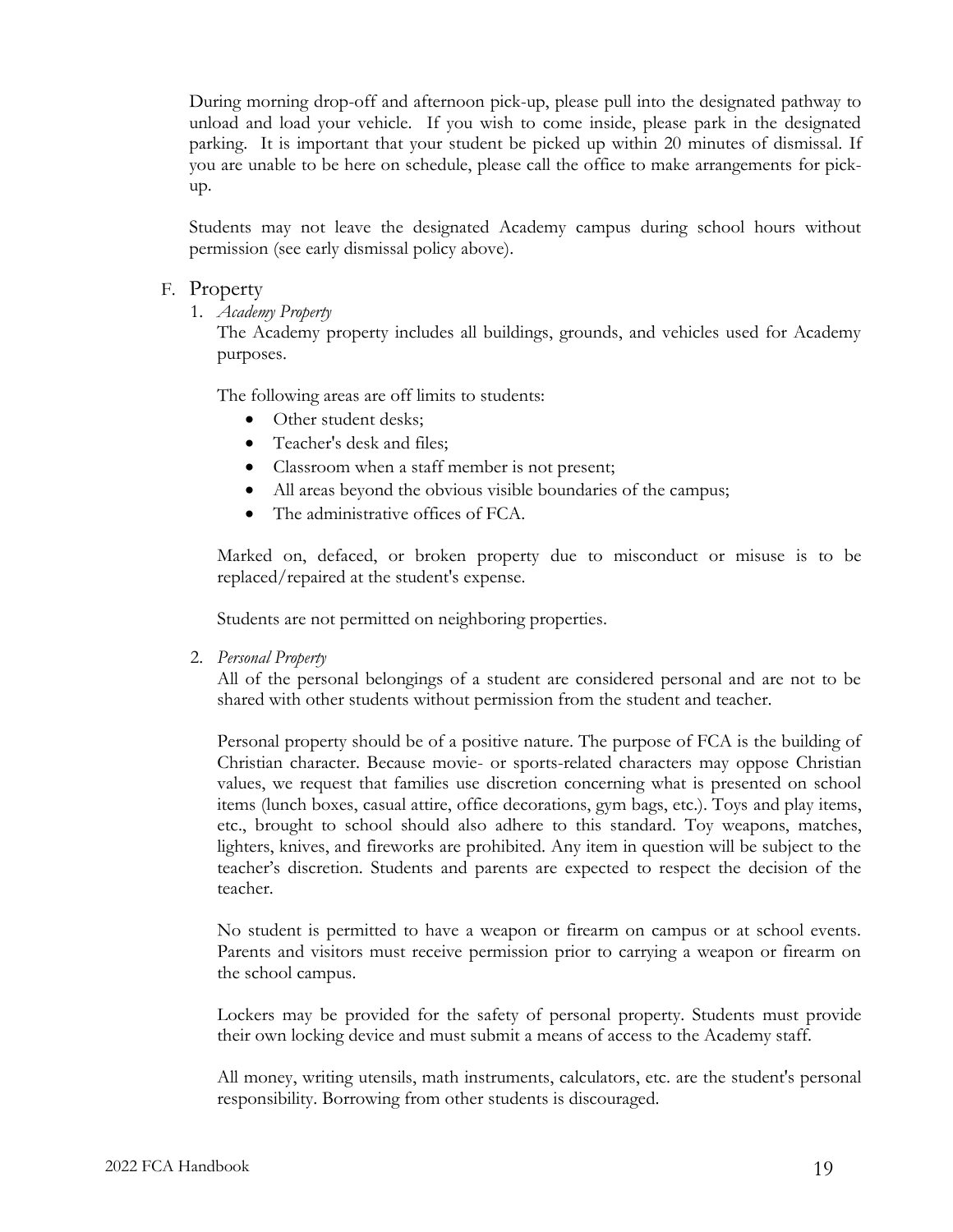FCA staff may search the following student items when they are on school property:

- Desks, backpacks, gym bags, purses, lunch containers, pockets, or any other receptacle or storage container, regardless of owner.
- Personal searches, should they become necessary, will be conducted by an FCA administrative/staff member of the same gender as the student being searched and will also be witnessed by an FCA administrative/staff member of the same gender.

#### 3. Classrooms

Each classroom is designed to cultivate an atmosphere of concentration and learning. The individualized philosophy of FCA requires the classroom to be orderly and quiet. A student is not permitted to communicate freely with other students or be out of their seat without permission. Each teacher will implement a structured system of control in order to maintain a positive learning environment.

#### 4. Student Desks

Students are responsible for the care and maintenance of their desk. Positive, approved items as defined by Philippians 4:8, may be displayed in a student's desk.

"Finally, brethren, whatsoever things are true, whatsoever things are honest, whatsoever things are just, whatsoever things are pure, whatsoever things are lovely, whatsoever things are of good report; if there be any virtue, and if there be any praise, think on these things." Philippians 4:8

If an item proves to be overly distracting to a student, the teacher may request that the item be removed from the desk and taken home.

Seating assignments are made and changed only by the teacher.

Students are not to sit on their desks.

The daily goal chart should be visible and is to be kept neat and up to date. A blue/black pen should be used to set goals.

Student progress charts (aka "star") should be visible. No marks should be made on it. A \$1.00 fee will be charged if a replacement is necessary.

G. Language

Students should speak only words which glorify the Lord and edify others. The use of profanity and substitute swear words are forbidden. The use of vulgar or suggestive words, sexual innuendos, and derogatory comments are not allowed. Negativity, griping, bragging, and putting down of others will be addressed appropriately by the teacher.

#### H. Social Media

Parents are encouraged to monitor and be involved in their student's usage of the internet and social media. Because of the uncensored and illicit material easily available on the web, no student will be allowed access to unfiltered internet.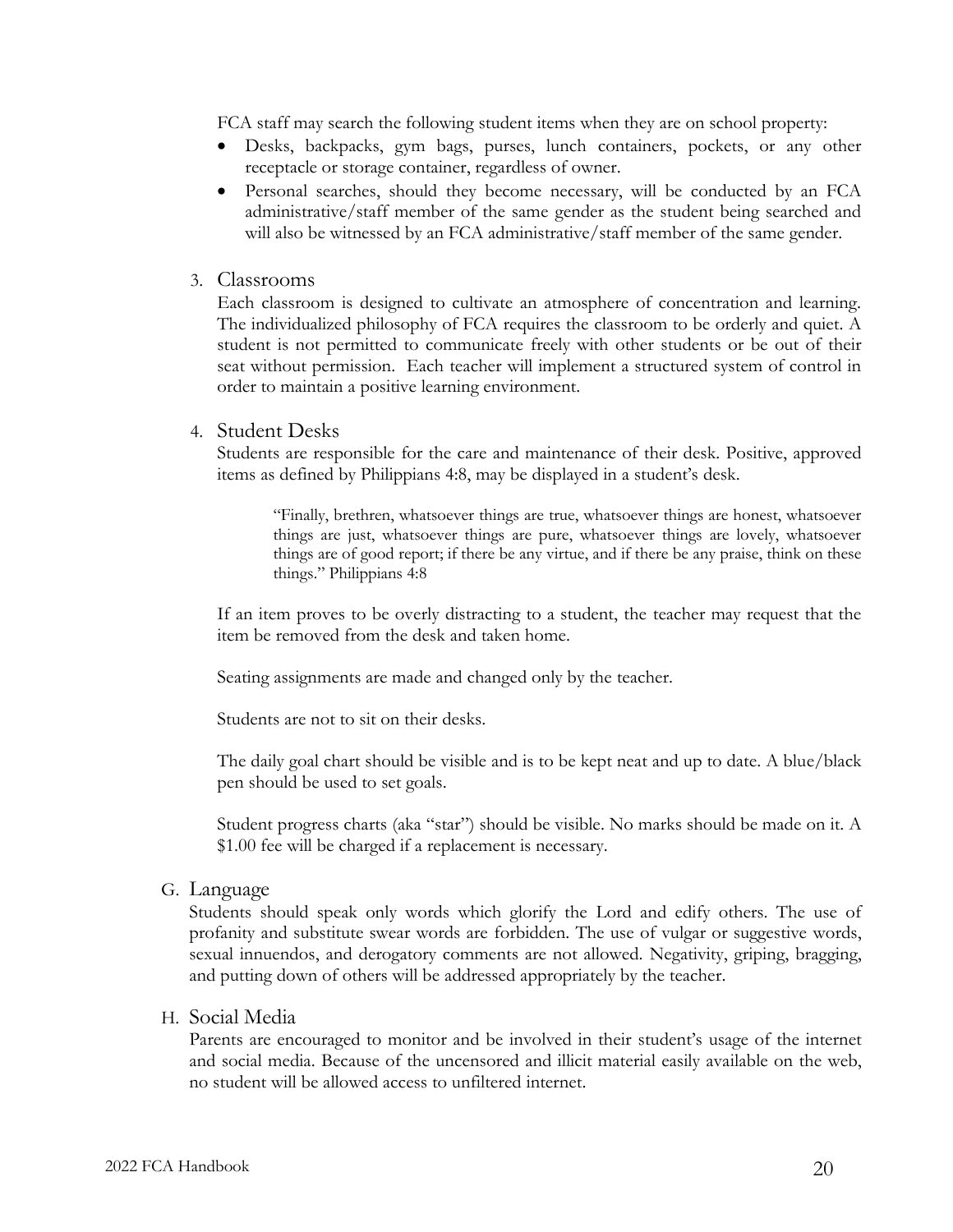Any student who operates a personal website or participates in social media such as Facebook, Snapchat, Instagram, YouTube, etc., must notify the school staff. Any student acting inappropriately and contrary to the purpose and mission of FCA may be expelled.

I. Social Relationships

Realizing that it is normal and natural for young people to develop friendships, it is the desire of FCA to hold to and promote Biblical philosophies and principles of dating/courting. The focus at FCA is on personal Christian growth and academics; therefore dating/courting will not be intentionally promoted in the Academy or at Academy functions. A proper relationship is required at all times. As a matter of courtesy, respect and moral purity, each student is to observe a "hands-off" policy, i.e., keep their hands and feet to themselves regardless of the gender.

J. Recess

Each classroom will have its own schedule for recess and lunch. Recess will be monitored by the Teacher or an approved monitor. Because other classrooms are in session during recess, loud talking in the building is forbidden and may result in detention. Recess ends at the teacher's designated time or notification. There is to be no loitering in the restrooms.

The lunchroom, the hallway of the snack bar, and the outside picnic tables are designated areas for eating. Food should not be taken beyond these areas without permission.

Wastebaskets and recycling cans are distributed throughout the Academy property. Students are expected to throw trash away even if it does not belong to them. Should a spill occur, the student should make a reasonable attempt to clean up and should also notify the teacher or monitor who will inspect the area.

### K. *Music and Electronic Devices*

Only music in which the rhythm, lyrics, performer, and performance coordinate for the glory of God is permitted at FCA. Student-owned music/camera/gaming devices are not to be brought to the Academy unless specific permission is given.

L. *Books and Literature*

Only reading material which fosters moral understanding and purity is permitted at FCA. All outside reading materials must be submitted to the teacher for approval upon the student's arrival at school.

### M. *Medical Guidelines*

No staff member will be permitted to administer any medications (prescription or over-thecounter drugs) to any student for headaches, fever, or any other reason without parental authorization in writing. All medicines must be kept and supervised by the school staff. A one-time letter of authorization from the parent may authorize medications used on a regular basis.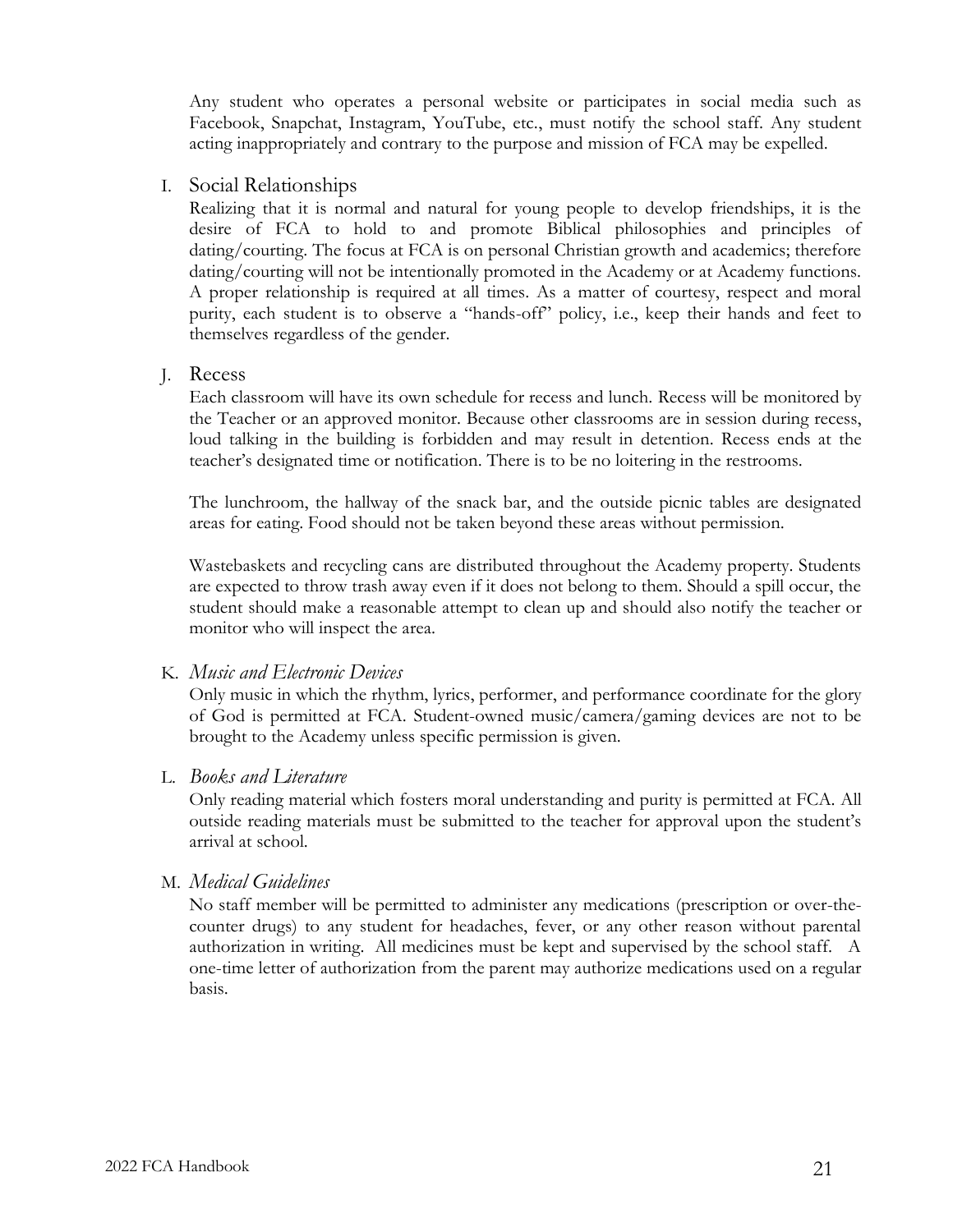## IX. DISCIPLINE AND INCENTIVES

The school reserves the right to implement the following disciplinary measures:

- To retain students for detention for a violation of a school policy,
- To place students on probation,
- To suspend students, and
- To expel any student who is not in compliance with this handbook.

A teacher may have additional policies for their classroom.

A. Demerits

Positive incentive is always the preferred method for teaching moral behavior. However, there may be occasion when a school or classroom infraction may earn a demerit or a more several measure of discipline. A demerit is a reminder and does not imply bad character. A student's demerit record begins anew each day.

## B. Detention

A student who earns three or more demerits in a day will be given a detention, and a note will be sent to the student's parent/guardian. The note must be signed by the parent/guardian and returned the following day.

The chart below indicates the consequences of accumulated demerits in a single day.

| demerits | Detention Period 20 minutes |
|----------|-----------------------------|
| demerits | Detention Period 30 minutes |
| demerits | Detention Period 45 minutes |
| demerits | Detention Period 60 minutes |

A detention period will be served at the time designated by the teacher, usually after school hours the following school day. Three detentions in a single week or multiple detentions for the same offense will result in suspension.

## C. Probation and Suspension

When a student has exhibited actions or attitudes which are not in accordance with Biblical principles or school policies, the administration may determine that suspension or probation is appropriate. Subsequently, either by phone or in a scheduled conference before or near the beginning of the suspension, the administration will discuss with the parents the principles and policies which have been violated and the circumstances surrounding the offense.

1. *Probation*

A student may be placed on probation as a result of an inappropriate attitude or behavior whether the violation took place at school or elsewhere. The length of the probation will be determined by the principal in consultation with the parents. During a student's probation, the student will attend school as scheduled but certain privileges will be revoked as determined by the Administration.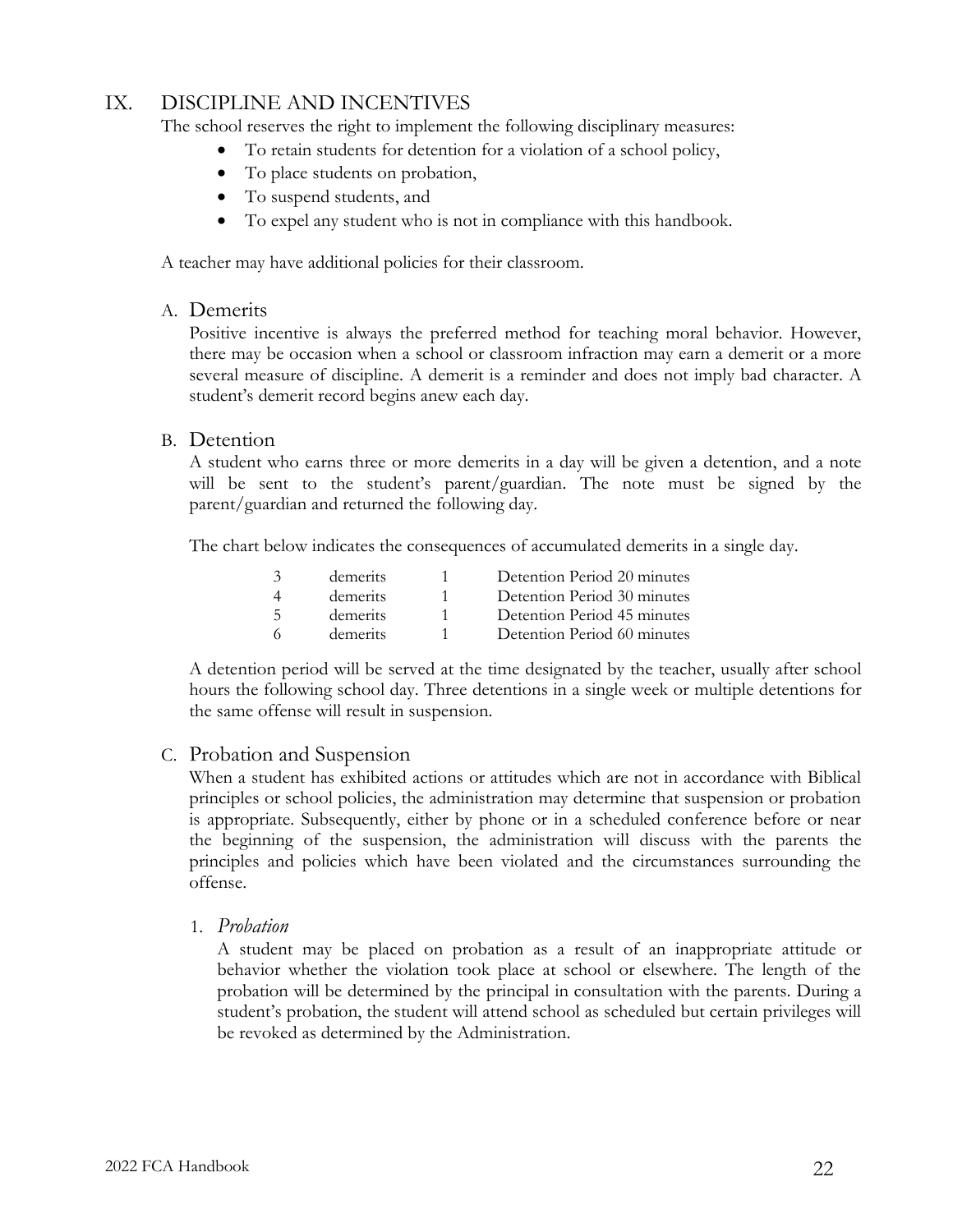## 2. *In-School Suspension*

During in-school suspension, the student will arrive at school, report immediately to the designated location of the suspension, and follow the disciplinary guidelines established.

3. *Out-of-School Suspension*

During out-of-school suspension, the student will not be permitted on the school campus either before, during, or after school or at off-campus school activities. Students will be required to complete their regular amount of academic work in a home setting. School work will be completed by arrangement of the Teacher.

4. *Withdrawal and Expulsion*

When a student has exhibited inappropriate attitudes or behaviors which are not in accordance with Biblical principles or Academy policies, the administration may determine that withdrawal or expulsion is the appropriate action. The Principal will discuss with the parents the principles and policies which have been violated and the circumstances surrounding the offense. The student will no longer be enrolled at FCA and may not be re-enrolled until the following school year, and then only with unanimous approval of the Administration and staff.

### D. Privileges and Incentives

1. *Progress Chart*

A Student Progress Chart (aka "star chart") is an 8 1/2" x 11" card with subjects listed. Throughout the academic year when a student successfully completes a test, a star or grade-related sticker is placed opposite the subject in the proper column representing the week the test was passed. As insignificant as a star/sticker may seem, it represents tangible achievement and reward when the student places it on the Progress Chart. Stars are color-coded to match the color used for each subject. A star is given for each test completed with a passing grade. Special stickers are issued for scores of 100% and for Weekly Scripture memory.

2. *Honor Roll*

The requirements for Honor Roll are as follows:

- Academic balance among subjects. Grades one through eight are generally required to have at least three stars per quarter in each of the six core subjects: Math, English, Social Studies, Science, Word Building, and Literature. (Older students who have completed specified requirements may be exempt from maintaining academic balance.)
- A qualifying total PACE average:
	- o A-Honor Roll: 94 percent or higher
	- o B-Honor Roll: 88 93 percent
- Required Scripture passages memorized.
- Has not been placed on disciplinary probation.
- For High School, all required work for the designated period must be complete.
- 3. *Awards and Recognition*

Each teacher is encouraged to offer quarterly awards for excellence in academic achievement or character.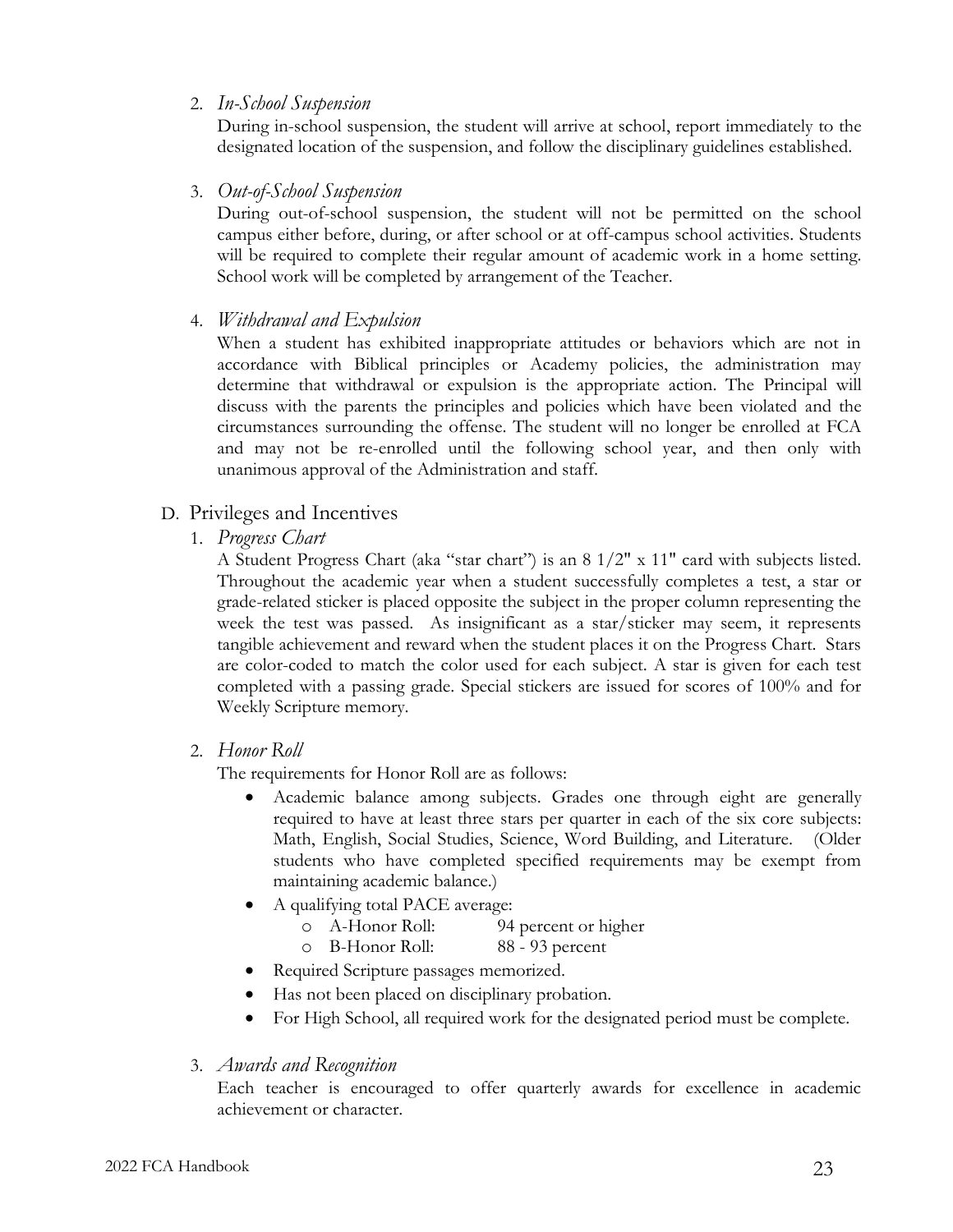- a. Weekly and Quarterly Awards
	- A teacher may award students with weekly and quarterly achievements. For example:
		- Academic achievement awards
		- Christian character awards
		- Scripture Memory
- b. Annual Awards

An annual Awards Ceremony and Banquet is held at the end of each school year to recognize the accomplishments of the students. The following awards are examples of what has been rewarded in the past:

- i. Academic Awards
	- Highest Test Grade Average
	- Most Tests Completed
	- Most 100s
	- Scripture Memory
	- Honor Roll
	- Class awards (given by individual teachers)
- ii. Character Awards
	- Christian Service
	- Missions Fund-Raising
	- Sportsmanship
	- Perfect Attendance
	- No Detentions
	- Christian Character